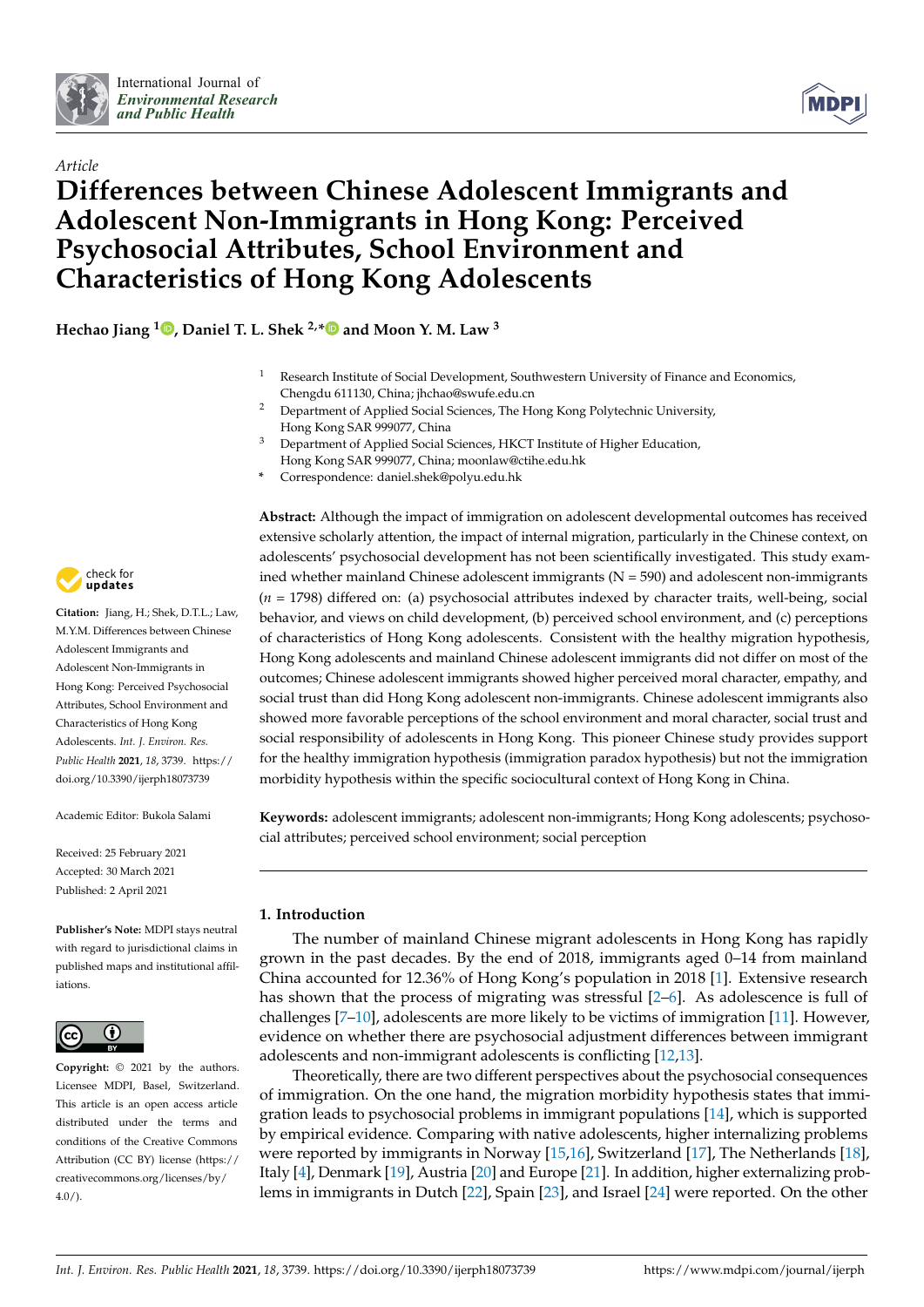hand, the migration paradox hypothesis or healthy immigration hypothesis posits that migration does not necessarily lead to poorer psychological or behavioral outcomes because migration experience may induce growth in immigrant adolescents and they are protected by protective factors such as more educational opportunities, good social networks and social support [\[25\]](#page-14-2). Studies suggested that adolescent immigrants in America [\[11,](#page-13-5)[26\]](#page-14-3), Austria [\[14\]](#page-13-8) and The Netherlands [\[27\]](#page-14-4) showed fewer internalizing symptoms and externalizing problems than did adolescent non-immigrants; immigrants in Sweden [\[28\]](#page-14-5) and Austria [\[3\]](#page-13-18) also showed no difference in mental health problems compared to native adolescents.

There are several limitations of the research surrounding the effect of migration on adolescent development. First, existing studies are mostly Western studies with non-Western immigrants migrating to Western countries (i.e., international migration). Comparatively speaking, studies on immigration with specific reference to Chinese people are scarce. In view of the large size of the Chinese population (roughly 1.4 billion people), there is a need to understand the impact of migration within different Chinese communities. In fact, this is an argument commonly raised in Chinese adolescent research [\[29](#page-14-6)[,30\]](#page-14-7).

Second, comparing with international migration, there is less attention paid to migration within a country (i.e., internal migration). As internal migration does not change the immigrants' living environment as significantly as international migration does, internal migration may not result in poorer psychological and behavioral adaptation outcomes. For example, with specific reference to Hong Kong (a Special Administrative Region in China), a Tam and Lam' study [\[31\]](#page-14-8) revealed that compared to their native counterparts (*n* = 750), Chinese migrants (*n* = 243) not only did not have higher perceived stress, but they were able to cope with stress more positively, and presented less delinquent behavior and higher self-esteem. Leung and Karnilowicz [\[32\]](#page-14-9) compared adaptation of Chinese adolescents in Hong Kong and Australia, and argued that immigrant adolescents who resided in Australia reported lower sociocultural adaptation than did those in Hong Kong.

Third, existing studies have primarily focused on mental health outcomes of migration. Some studies explored specific mental health problems in immigrants, such as depression [\[15,](#page-13-9)[33](#page-14-10)[,34\]](#page-14-11), anxiety [\[3,](#page-13-18)[14](#page-13-8)[,35\]](#page-14-12), self-esteem problems [\[4,](#page-13-13)[24,](#page-14-1)[27](#page-14-4)[,36\]](#page-14-13) and externalizing problems (e.g., alcohol abuse, delinquency and aggressive behavior [\[16](#page-13-10)[,17](#page-13-11)[,22](#page-13-17)[,24,](#page-14-1)[37,](#page-14-14)[38\]](#page-14-15)). In fact, except for some isolated studies [\[16,](#page-13-10)[22](#page-13-17)[,28,](#page-14-5)[39,](#page-14-16)[40\]](#page-14-17), few studies have evaluated multiple adolescent behavioral problems of immigrant and non-immigrant adolescents.

From a holistic conception of adolescent development, it is argued that researchers should compare adolescent immigrants and non-immigrants on other developmental domains besides negative mental health. First, as character traits (such as materialism, egocentrism and moral character) are important aspects of adolescent development [\[10\]](#page-13-4), we should understand whether immigrants and non-immigrants differ on the related measures. For example, because economic disadvantage commonly occurs in immigrant adolescents, they may be more materialistic. Second, as adolescent well-being such as social well-being (e.g., empathy) and individual well-being (e.g., life satisfaction) are key adolescent qualities of life indicators [\[8,](#page-13-19)[9,](#page-13-20)[41\]](#page-14-18), it is necessary to examine the related differences in well-being indicators, particularly with reference to the positive youth development framework. Third, adolescent social behavior, including social trust, sense of responsibility, prosocial behavior and social behavior, are important adolescent developmental outcomes [\[10\]](#page-13-4). For example, according to the migration morbidity hypothesis, adolescent immigrants may have a lower sense of social trust than do adolescent non-immigrants. Unfortunately, previous studies have focused more on the effects of migration on individual problem behavior, such as alcohol abuse, delinquency and aggressive behavior [\[17,](#page-13-11)[18,](#page-13-12)[22,](#page-13-17)[24,](#page-14-1)[37,](#page-14-14)[38\]](#page-14-15) while very few studies focused on the social behavior of immigrants. Fourth, it is theoretically interesting to understand whether immigrants and non-immigrants differ in their views on child development, such as whether children have to win as early as possible and whether excellent academic result is more important than moral character (i.e., instrumental beliefs). As immigrants have to climb up the social ladder, it is a common belief that they would place strong emphasis on academic excellence as a means to climb up the social ladder.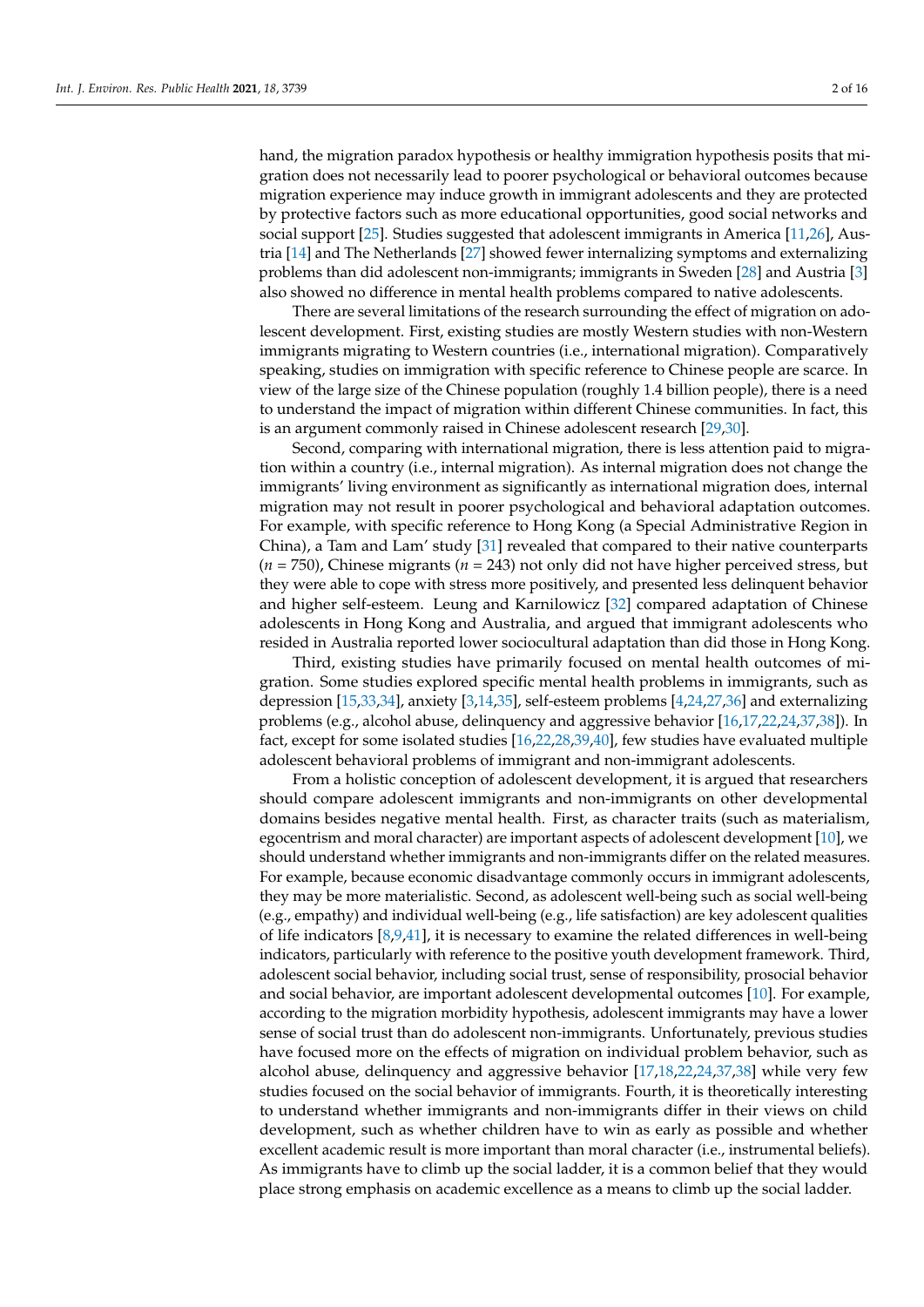In addition to the above psychosocial attributes, as school is an important developmental context for adolescents, how adolescent immigrants view their school environment (such as school climate, teaching techniques of teachers, moral education in school, and life skills education in school [\[30\]](#page-14-7)) would have theoretical and practical implications. A common myth is that immigrant adolescents would experience school difficulties and they view school environment in a negative light [\[13](#page-13-7)[,42](#page-14-19)[,43\]](#page-14-20).

Finally, few studies have compared the social perceptions of immigrant and nonimmigrant students such as perceptions of adolescents in general. Social perception is essential for the integration of migrants into local communities. Assimilation theory suggests that immigrant adolescents usually try to align their attitudes and behaviors with the locals when they arrive in the receiving community [\[44,](#page-14-21)[45\]](#page-14-22), but this is assuming that immigrant adolescents having clearer perceptions of the local adolescents' psychosocial situation. Limited research suggests that psychosocial adjustment of immigrant adolescents is the process of adapting attitudes and behaviors of non-immigrant adolescents [\[2](#page-13-1)[,37](#page-14-14)[,46\]](#page-14-23), but those studies lack a comparison of social perception differences between immigrants and non-immigrant adolescents.

Regarding the conflicting findings on the impact of migration on adolescent developmental outcomes, we should examine several confounding factors. First, there is the negative effect of poverty on adolescent developmental outcomes. Findings based on the European Social Survey suggested that low socioeconomic status, not immigration, explains the higher risk among immigrants [\[46\]](#page-14-23). Second, gender moderates the impact of migration on adolescent developmental outcomes. For example, Dimitrova and Chasiotis [\[47\]](#page-14-24) found that immigrant boys obtained higher scores than did girls on emotional instability and aggression, but lower scores than girls on prosocial behavior. Third, psychosocial outcomes of migration may vary across generation status. Sam et al. [\[48\]](#page-14-25) found that first-generation and second-generation differed in psychological and sociocultural adjustment among immigrant adolescents in Norway. Moreover, Alati et al. [\[3\]](#page-13-18) found no significant differences in mental health between second-generation immigrant adolescents and natives in Australia.

Against the above background, we attempted to examine differences between mainland Chinese migrant adolescents and native adolescents in Hong Kong in terms of a wide range of developmental outcomes, including perceived psychosocial attributes (character traits, well-being, social behavior and views on child development), perceived school environment, and perceptions of Hong Kong adolescents. These six domains are crucial aspects of youth positive development revealed by many studies in developmental psychology [\[8–](#page-13-19)[10](#page-13-4)[,30](#page-14-7)[,41\]](#page-14-18). In fact, perceived psychosocial attributes, such as well-being and social perceptions, are also important outcomes providing reference points for behavior (i.e., social norms) and social integration. Hence, comparing immigrants and non-immigrants in these six domains will help to remedy the shortcomings of previous studies that focused on only one domain (e.g., negative mental health). This strategy also helps to evaluate the immigration morbidity hypothesis and immigration paradox hypothesis in a comprehensive manner. To remove the confounding effects of background sociodemographic factors, we controlled age, gender, paternal education level, maternal education level, family intactness, and family economic status in the analyses. Our general research question is: Do adolescent immigrants from mainland China differ from adolescent non-immigrants in Hong Kong in terms of psychosocial attributes, perceived school environment and perceived characteristics of Hong Kong adolescents? According to the migration morbidity hypothesis, migrant adolescents would perform worse than did non-migrant adolescents on the related measures. On the other hand, according to the healthy migrant hypothesis, migrants would have more positive perceived outcomes than did non-migrants and/or there would not be differences between the two groups.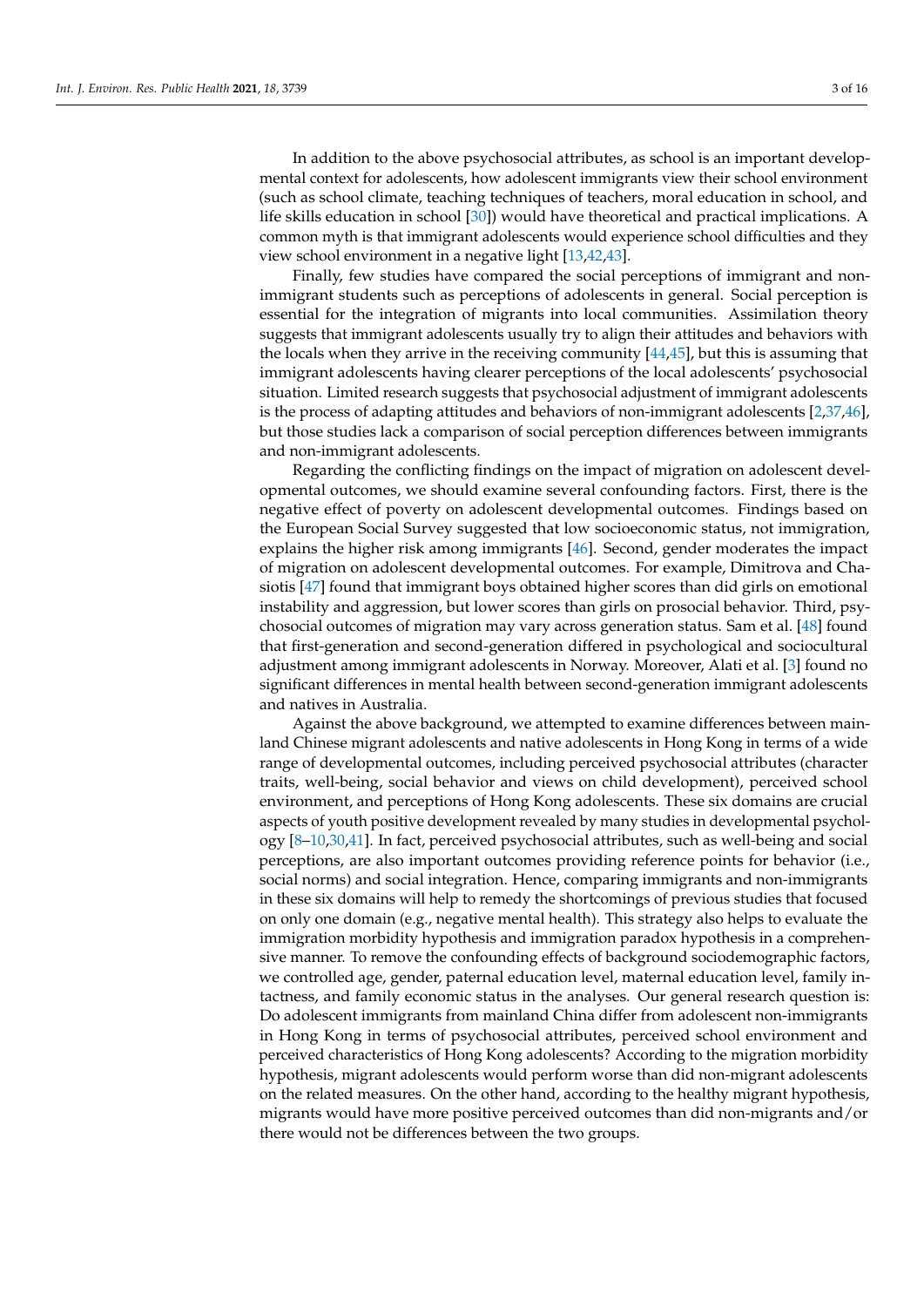## **2. Materials and Methods**

# *2.1. Participants and Procedure*

The Wofoo Foundation supported this collaborative study. Through stratified cluster sampling method, 20 local secondary schools were recruited. In the selected schools, we randomly selected three to five classes to join the study. Students were invited to complete a paper-and-pencil questionnaire measuring their moral character, psychosocial development, prosocial behavior, parenting and school-related factors [\[10,](#page-13-4)[49\]](#page-14-26). The project was approved by the "Human Subjects Ethics Sub-Committee" in the affiliated university of the corresponding author. We had obtained written consent from the participating schools, student participants, and their parents prior to data collection.

Originally, 2747 students completed the questionnaire. Among these participants, 1798 were non-immigrant students, 590 were Chinese immigrant students, 39 were immigrant students from other countries, and 320 students did not indicate their status as immigrant or non-immigrant. As the aim of this study was to investigate the differences between mainland Chinese immigrant students and local Hong Kong non-immigrant students, the 320 students who did not indicate their status were removed from the analyses, the 39 immigrant students (i.e., international immigration) were also removed from the analyses, and the final participant number of the study was 2388. The mean ages were  $14.23 \pm 1.68$  years old for the non-immigrant group and  $15.14 \pm 1.87$  years old for the immigrant group. There were 51.2% female students in the non-immigrant group and 57.7% female students in the immigrant group. Table [1](#page-3-0) presents the demographic characteristics of the two groups.

<span id="page-3-0"></span>

| Demographic Variables              | Chinese Immigrant<br><b>Student Group</b><br>$(n = 590)$ | Non-Immigrant<br><b>Student Group</b><br>t Value<br>$(n = 1798)$ |          | $p$ Value |
|------------------------------------|----------------------------------------------------------|------------------------------------------------------------------|----------|-----------|
|                                    | Mean (SD)                                                | Mean (SD)                                                        |          |           |
| Age                                | 15.14 (1.87)                                             | 14.23 (1.68)                                                     | 11.626   | 0.000     |
|                                    | $n\left(\%\right)$                                       | $n\left(\%\right)$                                               |          |           |
| Gender                             |                                                          |                                                                  |          |           |
| Female (%)                         | 330 (57.7%)                                              | 896 (51.2%)                                                      | 2.703    | 0.007     |
| Male $(\%)$                        | 242 (42.3%)                                              | 854 (48.8%)                                                      |          |           |
| Father Educational Level           |                                                          |                                                                  |          |           |
| No Formal Education and Llliterate | $3(0.7\%)$                                               | $6(0.5\%)$                                                       | 0.601    | 0.547     |
| No formal Education but Literature | $9(2.0\%)$                                               | $18(1.4\%)$                                                      | 1.045    | 0.296     |
| Primary 1-5                        | 40 (8.9%)                                                | 70 (5.3%)                                                        | 2.906    | 0.003     |
| Primary 6                          | $61(13.5\%)$                                             | 135 (10.2%)                                                      | 2.175    | 0.029     |
| Secondary 1-3                      | $115(25.5\%)$                                            | 290 (21.9%)                                                      | 1.889    | 0.059     |
| Secondary 4-5                      | $61(13.5\%)$                                             | 235 (17.8%)                                                      | $-1.747$ | 0.081     |
| Secondary 6-7                      | $94(20.8\%)$                                             | 284 (21.5%)                                                      | 0.079    | 0.937     |
| Sub-degree Level                   | $20(4.4\%)$                                              | 65 (4.9%)                                                        | $-0.256$ | 0.797     |
| Bachelor's Degree or Higher        | 48 (10.6%)                                               | 219 (16.6%)                                                      | $-2.708$ | 0.007     |
| Mother Educational Level           |                                                          |                                                                  |          |           |
| No Formal Education and Illiterate | $6(1.3\%)$                                               | 12 (0.9%)                                                        | 0.851    | 0.394     |
| No Formal Education but Literature | $10(2.2\%)$                                              | $24(1.8\%)$                                                      | 0.640    | 0.522     |
| Primary 1-5                        | 48 (10.6%)                                               | $67(5.0\%)$                                                      | 4.356    | 0.000     |
| Primary 6                          | 85 (18.8%)                                               | 127 (9.6%)                                                       | 5.473    | 0.000     |
| Secondary 1-3                      | 140 (31.0%)                                              | 249 (18.7%)                                                      | 5.674    | 0.000     |
| Secondary 4-5                      | 46 (10.2%)                                               | 283 (21.3%)                                                      | $-4.879$ | 0.000     |
| Secondary 6-7                      | 68 (15.0%)                                               | 322 (24.2%)                                                      | $-3.648$ | 0.000     |
| Sub-degree Level                   | $30(6.6\%)$                                              | 82 (6.2%)                                                        | 0.522    | 0.601     |
| Bachelor's Degree or Higher        | 19 (4.2%)                                                | 163 (12.3%)                                                      | $-4.662$ | 0.000     |
| <b>Family Intactness</b>           |                                                          |                                                                  |          |           |
| Intact                             | 353 (61.1%)                                              | 1403 (79.0%)                                                     | $-8.707$ | 0.000     |
| Non-intact                         | 225 (38.9%)                                              | 374 (21.0%)                                                      |          |           |
| Family Socio-economic Status       |                                                          |                                                                  |          |           |
| Receiving CSSA                     | 68 (14.8%)                                               | 166 (11.2%)                                                      | 2.052    | 0.040     |
| Not Receiving CSSA                 | 392 (85.2%)                                              | 1314 (88.8%)                                                     |          |           |

**Table 1.** Demographic variables of Chinese immigrant and non-immigrant student groups.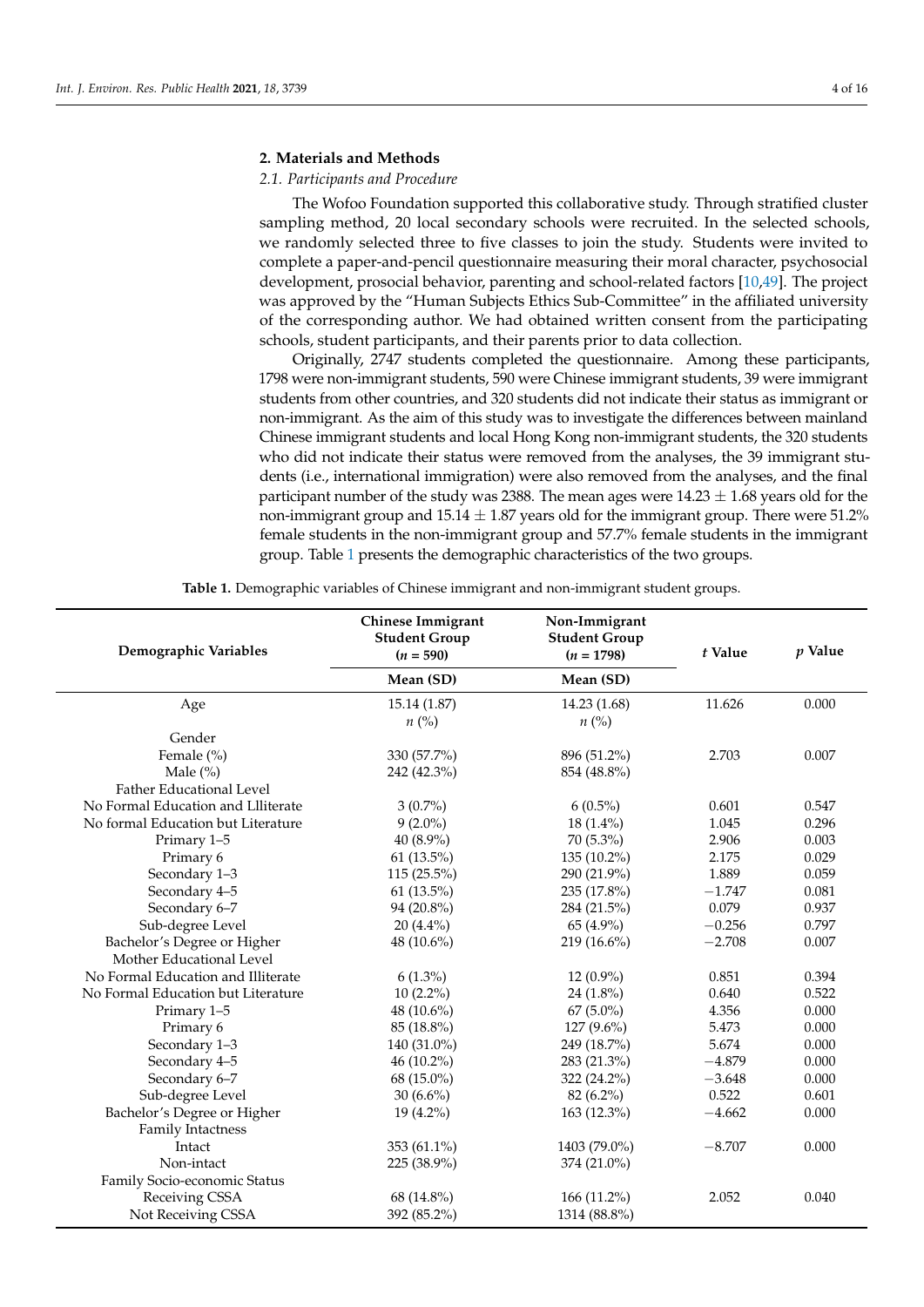# *2.2. Measures*

The questionnaire consisted of different sections measuring character traits, perceived school environment and perception of Hong Kong adolescents. It also included a part of measuring the participants' demographic characteristics including age, gender, father educational level, mother educational level, family intactness, and family socioeconomic status (i.e., receiving Comprehensive Social Security Assistance (CSSA) or not). Families receiving CSSA in Hong Kong are commonly regarded as poor families.

# 2.2.1. Perceived Character Traits (Part 1)

Materialism: A shortened version of the Chinese Adolescent Materialism Scale (CAMS) [\[50\]](#page-14-27) was adopted in our study to measure participants' perceived materialism of themselves. The original CAMS contained 21 items measuring adolescents' materialism in different dimensions showing good reliability and validity [\[50\]](#page-14-27). In the present study, we used five items of the CAMS. A sample item was "I think that making money is more important than any other things". All the items were answered in terms of a five-point Likert scale ranging from 1 ("Strongly disagree") to 5 ("Strongly agree"). The Cronbach's alpha value for perceived materialism of self was 0.81. Confirmatory factor analysis (CFA) demonstrated that the five items of the CAMS had acceptable goodness-of-fit (Comparative fit index (CFI) =  $0.97$ , Tucker-Lewis index (TLI) =  $0.94$ , root mean square error of approximation (RMSEA) =  $0.08$ , standardized root mean residual (SRMR) =  $0.03$ ).

Egocentrism: We employed five items of the Chinese Adolescent Egocentrism Scale (CAES) to measure egocentrism of the participants [\[51\]](#page-14-28). The original CAES contained 14 items that possessed good psychometric properties [\[51\]](#page-14-28). One sample item was "My own benefits are more important than the benefits of other people". These items were answered using a five-point Likert scale ranging from 1 ("Strongly disagree") to 5 ("Strongly agree"). The Cronbach's alpha value of the five-item CAES in our study was 0.77. Through CFA, these five items of the CAES showed acceptable goodness-of-fit (CFI =  $0.98$ , TLI =  $0.95$ ,  $RMSEA = 0.09$ ,  $SRMR = 0.02$ ).

Moral Character: The participants' perceived moral character was measured by a 15 item scale with excellent psychometric properties [\[10\]](#page-13-4). For each item, the participants were requested to indicate to what extent they possess the specific character trait on a five-point Likert scale ranging from 1 ("Strongly disagree") to 5 ("Strongly agree"). The Cronbach's alpha value in our study for moral character was 0.93. Acceptable goodness-of-fit of this scale was shown via CFA (CFI = 0.91, TLI = 0.89, RMSEA = 0.08, SRMR = 0.04).

#### 2.2.2. Perceived Well-Being (Part 2)

Empathy: The 11-item Empathy subscale of the Chinese version of the Interpersonal Reactivity Index (C-IRI) [\[52\]](#page-14-29) was adopted to measure the participants' empathy as an index of interpersonal well-being. A sample item in the Empathy subscale was "When I see someone being taken advantage of, I feel kind of protective towards them". All items were measured in terms of a five-point Likert scale ranging from 1 ("Strongly disagree") to 5 ("Strongly agree"). The Cronbach's alpha value of the scale in this study was 0.78. CFA showed that the 11-item of the Empathy demonstrated fair goodness-of-fit (CFI  $= 0.96$ ,  $TLI = 0.92$ , RMSEA = 0.09, SRMR = 0.03).

Life Satisfaction: Participants' life satisfaction was assessed by the five-item Satisfaction with Life Scale (SWLS) [\[53\]](#page-15-0). The SWLS measures people's global satisfaction with their lives. One sample item was "In most ways my life is close to my ideal". Each item was measured in terms of a six-point Likert scale ranging from 1 ("Strongly disagree") to 6 ("Strongly agree"). The scale was shown to have good reliability and validity in different cultural contexts [\[54](#page-15-1)[,55\]](#page-15-2). The Cronbach's alpha value of the five-item SWLS was 0.8. CFA showed that this scale showed good goodness-of-fit (CFI =  $0.99$ , TLI =  $0.98$ , RMSEA =  $0.08$ ,  $SRMR = 0.01$ ).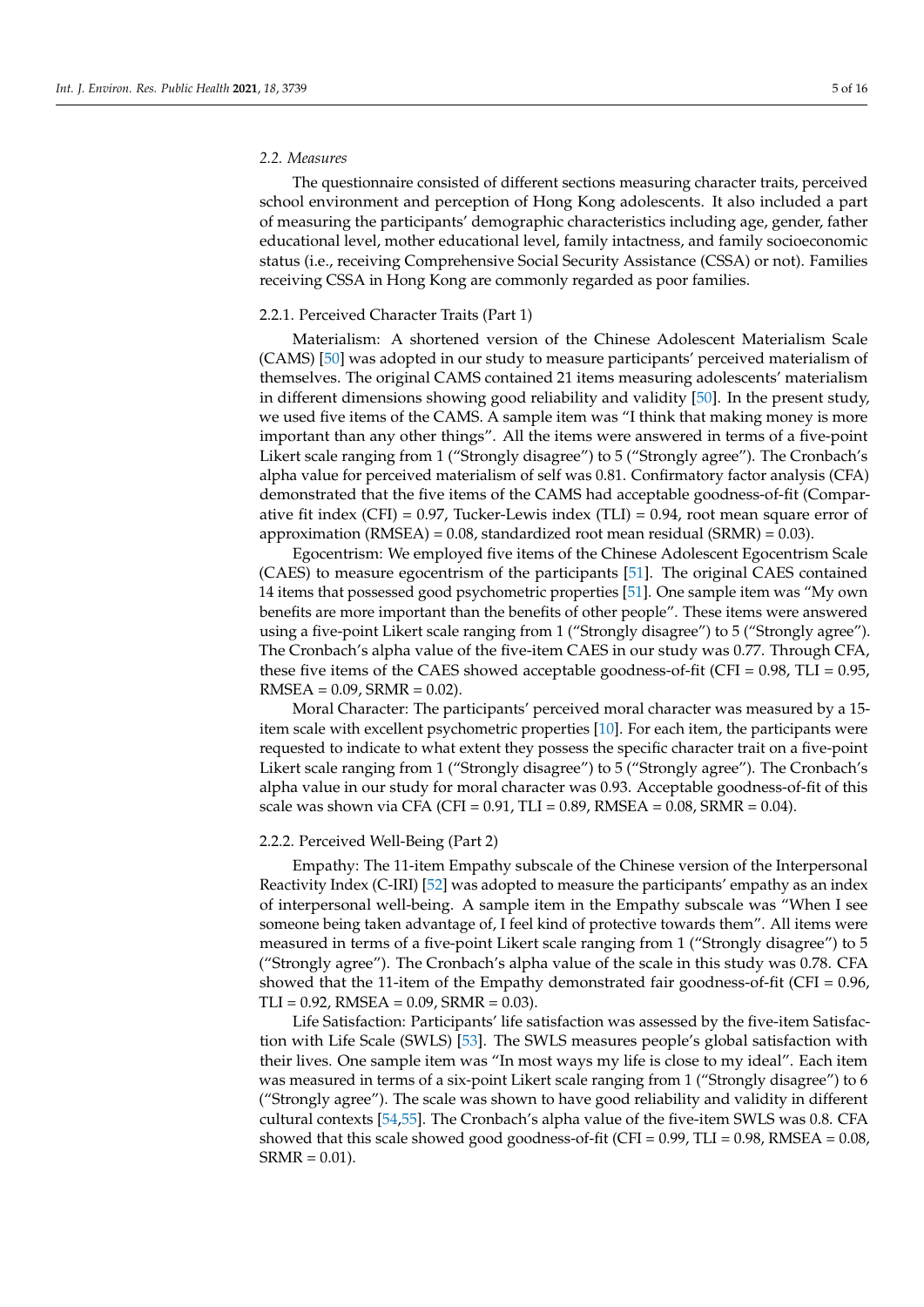## 2.2.3. Perceived Social Behavior (Part 3)

Social Trust: The Research Team developed a scale to measure perceived social trust. The scale includes 11 items measuring adolescents' trust of 11 social organizations, such as police, court, Hong Kong government [\[56\]](#page-15-3). All items were measured in terms of a four-point Likert scale ranging from 1 ("Very high level of distrust") to 4 ("Very high level of trust"). The Cronbach's alpha value for the participants' perceived social trust of themselves was 0.80, indicating good reliability. CFA revealed that the 11-item Social Trust Scale demonstrated good goodness-of-fit (CFI = 0.98, TLI = 0.97, RMSEA = 0.05, SRMR = 0.02).

Social Responsibility of Self: A 15-item scale was developed to measure the participants' perceived responsibility of themselves, such as studying hard, respecting the elders, self-control, and so on [\[10\]](#page-13-4). All the items were answered in terms of a five-point Likert scale ranging from 1 ("Very bad") to 5 ("Very good"). The Cronbach's alpha value for the participants' perceived responsibility of themselves was 0.89. The one-factor model based on the 15-item scale showed good factorial validity via CFA (CFI =  $0.93$ , TLI =  $0.91$ ,  $RMSEA = 0.07$ ,  $SRMR = 0.05$ ).

Prosocial Behavior: A five-item scale was adopted to measure the participants' prosocial behavior in the past year (i.e., in the past 12 months). One sample item was "In the past year, I have donated money to charities (including flag sale)". All the items were rated on a seven-point Likert scale ranging from 0 ("Never") to 6 ("More than 10 items"). Higher score indicates higher prosocial behavior in the past year. The Cronbach's alpha value of the scale in our study was 0.74. CFA findings on the one-factor model of the scale showed acceptable goodness-of-fit (CFI =  $0.98$ , TLI =  $0.94$ , RMSEA =  $0.08$ , SRMR =  $0.02$ ).

Prosocial Attitude: A five-item scale was developed based on the Chinese Positive Youth Development Scale [\[57\]](#page-15-4) to measure the participants' prosocial attitude. One sample item was "I care about the unfortunate people in society". All the items were answered in terms of a six-point Likert scale ranging from 1 ("Strongly disagree") to 6 ("Strongly agree"). The Cronbach's alpha value for the scale was 0.76. CFA finding supported the one-factor model of the Prosocial Attitude Scale (CFI =  $0.98$ , TLI =  $0.95$ , RMSEA =  $0.08$ ,  $SRMR = 0.02$ .

# 2.2.4. Views on Child Development (Part 4)

Three items were developed to assess the participants' views on child development: (1) "Do you agree 'Children have to win at the starting line'?"; (2) "Do you agree 'Children should not lose at the starting line'?"; (3) "Do you agree 'It is more important for adolescents to have good moral character than excellent academic results'?" All items were answered in terms of a four-point Likert scale ranging from 1 ("Strongly disagree") to 4 ("Strongly agree").

# 2.2.5. Perceived School Environment (Part 5)

Perceptions of School Climate: We adopted eight items from the Delaware School Climate Scale (DSCS) [\[58](#page-15-5)[,59\]](#page-15-6) to measure students' perceptions of school climate. Among the eight items, four measured teacher-student relations (TSR), and the other four measured student-student relations (SSR). One sample item in TSR was "Teachers care about their students" and one sample item in SSR was "Students get along with one another". All the items were measured in terms of a four-point Likert scale ranging from 1 ("Strongly disagree") to 4 ("Strongly agree"). The Cronbach's alpha values for TSR and SSR were 0.88 and 0.91, respectively. CFA showed that these two measures had good factorial validity based on the one-factor model (CFI =  $0.99$ , TLI =  $0.98$ , RMSEA =  $0.08$ , SRMR =  $0.01$  for TSR;  $CFI = 0.99$ ,  $TLI = 0.97$ ,  $RMSEA = 0.09$ ,  $SRMR = 0.01$  for  $SSR$ ).

Perceptions of Teachers' Teaching Techniques: We selected 14 items from the Delaware Techniques Scale [\[58](#page-15-5)[,60\]](#page-15-7) to measure the participants' perceived three types of teaching techniques of teachers in their schools. The three types of teaching techniques include Positive Behavior Techniques (PBT, 4 items), Punitive Techniques (PT, 5 items), and Social Emotional Learning Techniques (SELT, 5 items). Three sample items respectively for the three types of teaching techniques were "Students are often praised" (PBT), "Students are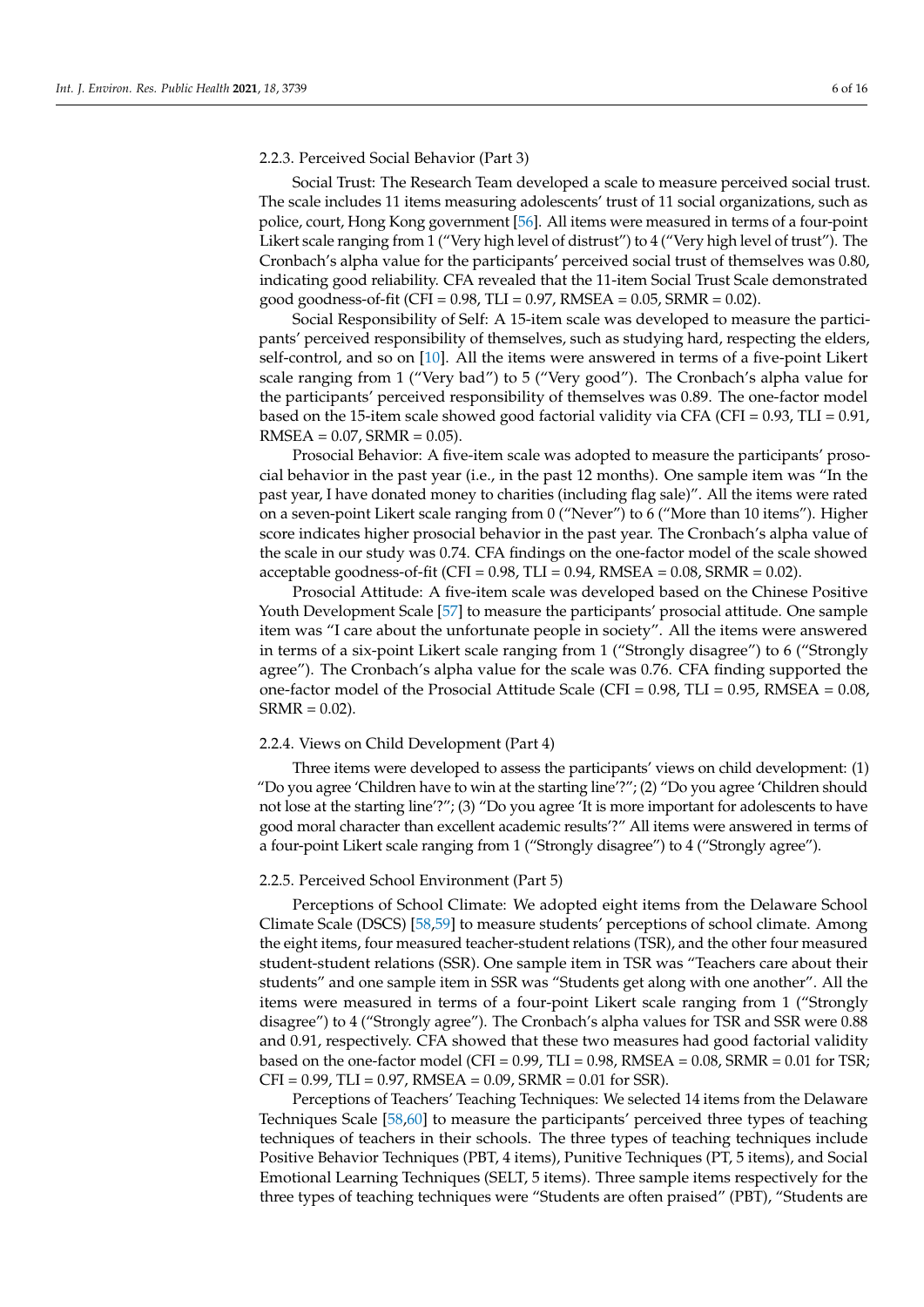often punished" (PT), and "Teachers teach students to be responsible for their behaviors" (SELT). All the items were measured in terms of a four-point Likert scale ranging from 1 ("Strongly disagree") to 4 ("Strongly agree"). The Cronbach's alpha values for different teaching techniques were 0.75, 0.76, and 0.80, respectively. CFA findings supported the one-factor models associated with these measures (CFI =  $0.98$ , TLI =  $0.95$ , RMSEA =  $0.08$ , SRMR = 0.02 for PBT; CFI = 0.99, TLI = 0.98, RMSEA = 0.05, SRMR = 0.01 for PT; CFI = 0.99, TLI = 0.98, RMSEA = 0.06, SRMR = 0.02 for SELT).

Perceptions of Moral Education in School: Four items were developed to assess the participants' perceptions of moral education in current schools in Hong Kong. The first item assesses the participants' perceived adequacy of moral education at their current school. The second and third items assess the participants' perceived adequacy of knowledge about life skills they and their peers learned from the curriculum of their current schools. These three items were measured in terms of a four-point Likert scale ranging from 1 ("Very inadequate") to 4 ("Very adequate"). The fourth item assesses the participants' perceived necessity of acquiring life skills for Hong Kong adolescents, which was measured in terms of a four-point Likert scale ranging from 1 ("Very unnecessary") to 4 ("Very necessary").

## 2.2.6. Perceptions of Hong Kong Adolescents (Part 6)

Materialism of Hong Kong Adolescents: The same five items used under Part 1 were used to assess one's perception of materialism of Hong Kong adolescents in general. A sample item was "Hong Kong adolescents think that making money is more important than any other things". All the items were answered in terms of a five-point Likert scale ranging from 1 ("Strongly disagree") to 5 ("Strongly agree"). The Cronbach's alpha value for perceived materialism of Hong Kong adolescents was 0.88. Acceptable factorial validity based on the one-factor model was found via CFA (CFI =  $0.96$ , TLI =  $0.93$ , RMSEA =  $0.08$ ,  $SRMR = 0.03$ ).

Egocentrism of Hong Kong Adolescents: We used the same five items in Part 1 to understand one's perception of egocentrism in Hong Kong adolescents. One sample item was "The benefits of Hong Kong adolescents in general are more important than the benefits of other people". All five items were answered in terms of a five-point Likert scale ranging from 1 ("Strongly disagree") to 5 ("Strongly agree"). The Cronbach's alpha value for perceived Egocentrism of Hong Kong adolescents was 0.89. CFA showed that this scale had acceptable factorial validity based on the one-factor model (CFI =  $0.96$ , TLI =  $0.93$ ,  $RMSEA = 0.08$ ,  $SRMR = 0.03$ ).

Moral Character of Hong Kong Adolescents: We employed the same 25 items used in Part 1 to assess 25 moral character attributes in adolescents in Hong Kong. For each item, the participants were requested to indicate to what extent they possess the specific character trait on a five-point Likert scale ranging from 1 ("Strongly disagree") to 5 ("Strongly agree"). The Cronbach's alpha value for measuring participants' perception of HK adolescents was 0.95. The one-factor model based on the 25 items was supported via CFA (CFI  $= 0.95$ ,  $TLI = 0.90$ , RMSEA = 0.08, SRMR = 0.04).

Moral Competence of Hong Kong Adolescents: Two items were developed to evaluate the participants' perceived level of moral competence of Hong Kong adolescents. One item was "Do you think the level of moral competence of Hong Kong adolescents is high or low?", which was answered in terms of a 5-point Likert scale ranging from 1 ("Very low") to 5 ("Very high"). Another item was "Do you think the level of moral competence of Hong Kong adolescents is gradually going downwards, upwards, or similar to the past?", which was rated on a 3-point Likert scale ranging from 1 ("Going downwards gradually") to 3 ("Similar to the past").

Perceived Psychosocial Competence of Hong Kong Adolescents: An 8-item scale was developed to measure the psychosocial competence of Hong Kong adolescents perceived by the participants, including moral competence, emotional competence, resilience, problem solving, having life goals, gratefulness, integrity and social competence. All items were measured in terms of a five-point Likert scale ranging from 1 ("Very weak") to 5 ("Very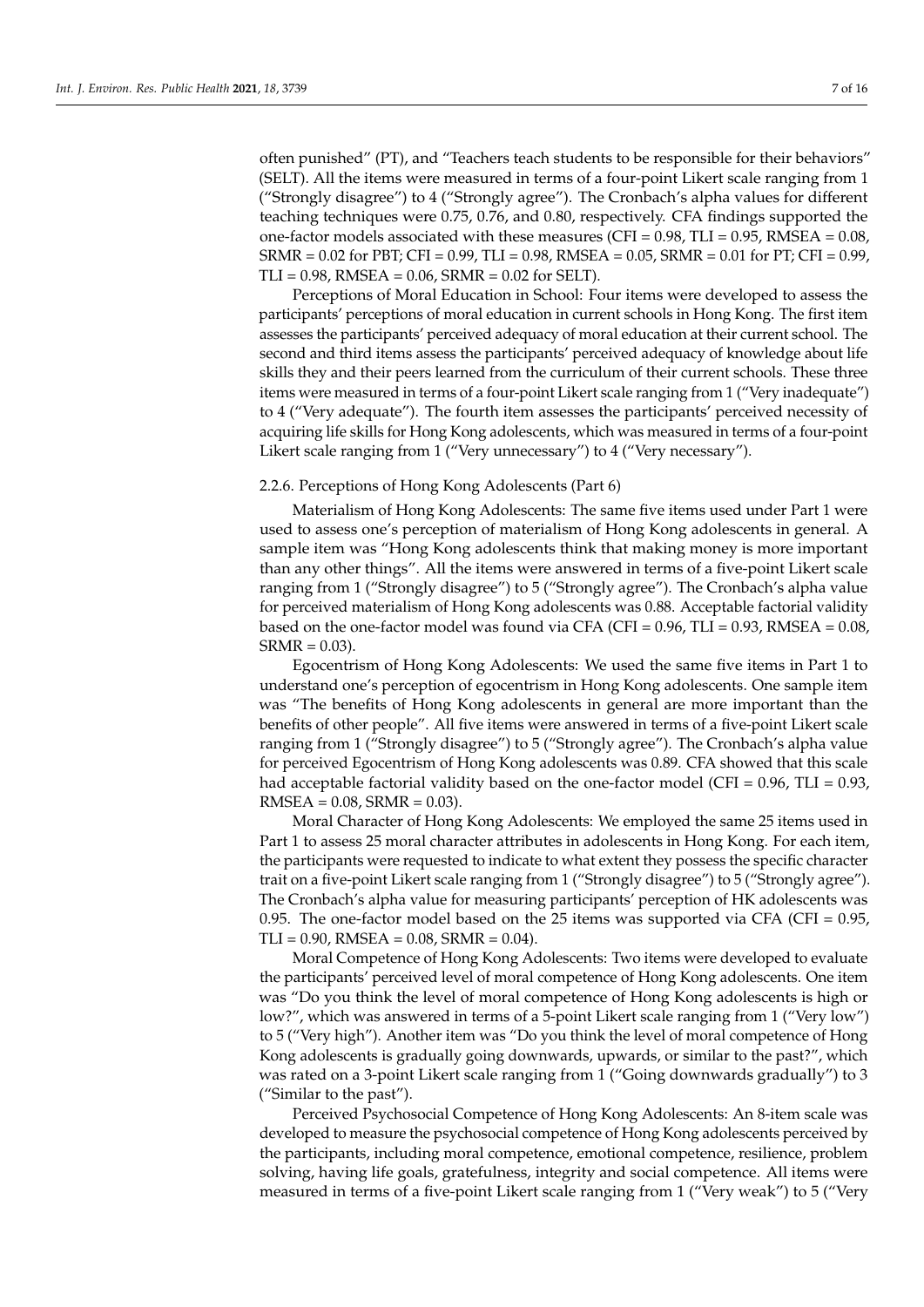strong"). The Cronbach's alpha value for the scale was 0.88. CFA showed that the 11 items of the Perceived Psychosocial Competence of Hong Kong CFA findings supported the one-factor model of this scale (CFI =  $0.96$ , TLI =  $0.93$ , RMSEA =  $0.08$ , SRMR =  $0.03$ ).

Social Trust of Hong Kong Adolescents: The same 11 items used in Part 3 were used to assess adolescents' trust of 11 social organizations. All items were measured in terms of a four-point Likert scale ranging from 1 ("Very high level of distrust") to 4 ("Very high level of trust"). The Cronbach's alpha value for the participants' perceived social trust of Hong Kong adolescents was 0.84. CFA gave support for the one-factor model of the 5-item scale (CFI =  $0.96$ , TLI =  $0.93$ , RMSEA =  $0.08$ , SRMR =  $0.03$ ).

Social Responsibility of Hong Kong Adolescents: The same 15 items used in Part C were employed to assess participants' perceived social responsibility of Hong Kong adolescents. All items were answered in terms of a five-point Likert scale ranging from 1 ("Very bad") to 5 ("Very good"). The Cronbach's alpha value for the participants' perceived responsibility of Hong Kong adolescents was 0.93. The one-factor model based on the 15 items was supported by CFA (CFI = 0.96, TLI = 0.95, RMSEA = 0.08, SRMR = 0.03).

# *2.3. Data Analyses*

As there are different groups of dependent variables, we conducted a MANOVA for a group of dependent variables first, followed by univariate ANOVAs. In all analyses, covariates, including student age, gender, parent educational level, family intactness, and family economic status, were first controlled [\[61\]](#page-15-8).

Results of MANOVA showed that there was a significant overall difference between immigrant and non-immigrant student groups on the best linear combination of all dependent variables (Omnibus F = 2.068,  $p < 0.001$ , partial  $\eta^2 = 0.069$ ). As the omnibus F was significant, univariate ANOVAs were conducted for all measures. To avoid inflated Type 1 error, we adopted Bonferroni-corrected alpha level for each category of the dependent variables (i.e., dividing 0.05 by the number of tests in a category).

#### **3. Results**

Tables [1](#page-3-0) and [2](#page-8-0) show the demographic characteristics of the sample and the descriptive statistics of the measures. Speaking overall, Chinese adolescent immigrants had more favorable perceptions of their own moral character, empathy, social trust, and school environment as well as characteristics of Hong Kong adolescents (moral character, social trust and social responsibility) than did Hong Kong adolescent non-immigrants (Table [3\)](#page-9-0).

**Table 2.** Descriptive statistics for the main dependent variables.

| Domains and Related Measures                                                                                                       | Mean | <b>SD</b> | Min      | Max |
|------------------------------------------------------------------------------------------------------------------------------------|------|-----------|----------|-----|
| <b>Perceived Character Traits</b>                                                                                                  |      |           |          |     |
| Student-Materialism                                                                                                                | 2.36 | 0.79      | 1        | 5   |
| Student-Egocentrism                                                                                                                | 2.59 | 0.71      | 1        | 5   |
| Student-Moral Character                                                                                                            | 3.70 | 0.53      | 1        | 5   |
| Perceived Well-Being                                                                                                               |      |           |          |     |
| Students' Empathy                                                                                                                  | 3.52 | 0.51      | 1        | 5   |
| Students' Life Satisfaction                                                                                                        | 3.35 | 1.14      | 1        | 6   |
| <b>Perceived Social Behavior</b>                                                                                                   |      |           |          |     |
| Student-Social Trust                                                                                                               | 2.54 | 0.44      | 1        | 4   |
| Student-Responsibility                                                                                                             | 3.43 | 0.57      | 1        | 5   |
| Student's Prosocial Behavior in Past 12 Months                                                                                     | 1.44 | 1.07      | $\theta$ | 6   |
| Students' Prosocial Attitudes                                                                                                      | 4.33 | 0.80      | 1        | 6   |
| <b>Views of Child Development</b>                                                                                                  |      |           |          |     |
| Agreement on "Children Have to Win at The Starting Line."                                                                          | 2.02 | 0.86      | 1        | 4   |
| Agreement on "Children Should Not Lose at The Starting Line."                                                                      | 2.29 | 0.87      | 1        | 4   |
| Agreement on "It is more important for adolescents to have good<br>moral character than excellent academic results." (single item) | 3.26 | 0.74      | 1        | 4   |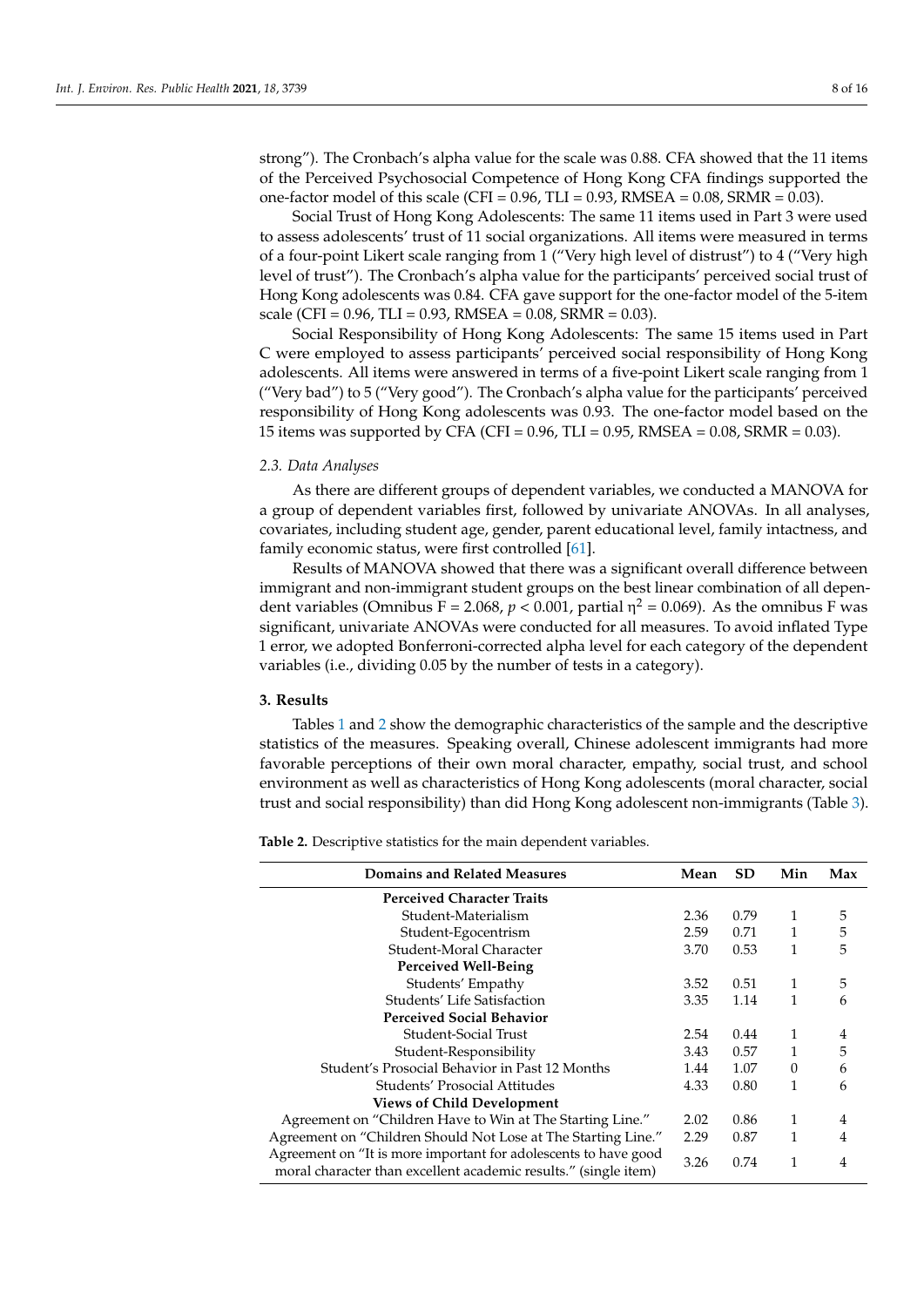| Domains and Related Measures                                 | Mean | <b>SD</b> | Min          | Max            |
|--------------------------------------------------------------|------|-----------|--------------|----------------|
| <b>Perceived School Environment</b>                          |      |           |              |                |
| School Climate                                               |      |           |              |                |
| <b>Student-Student Relations</b>                             | 2.93 | 0.58      | $\mathbf{1}$ | 4              |
| Teacher-Student Relations                                    | 2.90 | 0.56      | 1            | 4              |
| Teacher Technique Scale                                      |      |           |              |                |
| Teacher Use of Punitive Pechniques                           | 2.29 | 0.59      | 1            | $\overline{4}$ |
| Teacher Use of Positive Behavioral Techniques                | 2.74 | 0.52      | $\mathbf{1}$ | 4              |
| Teacher Use of Social Emotional Learning Techniques          | 2.91 | 0.48      | 1            | 4              |
| Perceptions of Moral Education in School                     |      |           |              |                |
| Adequacy of Moral Education in School                        | 2.74 | 0.70      | $\mathbf{1}$ | 4              |
| Adequacy of Your Knowledge About Life Skills Learnt From The | 2.70 |           |              |                |
| Current Curriculum in School                                 |      | 0.75      | 1            | 4              |
| Adequacy of Adolescents' Knowledge About Life Skills Learnt  | 2.52 |           | $\mathbf{1}$ |                |
| From The Current Curriculum in School                        |      | 0.76      |              | $\overline{4}$ |
| Necessity of Acquiring Life Skills for Adolescents           | 3.22 | 0.66      | 1            | 4              |
| <b>Perceptions of Hong Kong Adolescents</b>                  |      |           |              |                |
| Adolescents-Materialism                                      | 3.16 | 0.89      | 1            | 5              |
| Adolescents-Egocentrism                                      | 3.46 | 0.80      | $\mathbf{1}$ | 5              |
| Adolescents-Moral Character                                  | 3.07 | 0.60      | $\mathbf{1}$ | 5              |
| Perception of Level of HK Adolescents' Moral Competence      |      |           |              |                |
| (Single Item)                                                | 2.98 | 0.76      | 1            | 5              |
| Perceptions of Trend of HK Adolescents' Moral Competence     |      |           |              |                |
| (Single Item)                                                | 2.07 | 0.92      | $\mathbf{1}$ | 3              |
| Adolescents-Psychosocial Competence                          | 2.94 | 0.66      | $\mathbf{1}$ | 5              |
| Adolescents-Social Trust                                     | 2.47 | 0.50      | $\mathbf{1}$ | 4              |
| Adolescents-Responsibility                                   | 3.02 | 0.63      | 1            | 5              |
|                                                              |      |           |              |                |

**Table 3.** ANCOVA results—Differences between Chinese Immigrant and Non-Immigrant Students with Student Age, Gender, Father and Mother Educational Level, Family Intactness, and Economic Status as Covariates.

| Variables                                                                                                                          | Non-<br>Immigrant<br>M(SD) | Chinese<br>Immigrant<br>M(SD) | F      | $\boldsymbol{p}$ | <b>Partial Eta</b><br>Squared |
|------------------------------------------------------------------------------------------------------------------------------------|----------------------------|-------------------------------|--------|------------------|-------------------------------|
| Omnibus Analysis                                                                                                                   |                            |                               | 2.068  | 0.001            | 0.069                         |
| <b>Perceived Character Traits</b>                                                                                                  |                            |                               |        |                  |                               |
| Student-Materialism                                                                                                                | 2.32(0.79)                 | 2.47(0.76)                    | 0.389  | 0.533            | 0.000                         |
| Student-Egocentrism                                                                                                                | 2.57(0.70)                 | 2.59(0.69)                    | 0.035  | 0.852            | 0.000                         |
| Student-Moral Character                                                                                                            | 3.71(0.52)                 | 3.79(0.54)                    | 8.781  | 0.003            | 0.007                         |
| Perceived Well-Being                                                                                                               |                            |                               |        |                  |                               |
| Students' empathy                                                                                                                  | 3.55(0.52)                 | 3.62(0.46)                    | 5.089  | 0.024            | 0.004                         |
| Students' life satisfaction                                                                                                        | 3.38(1.15)                 | 3.20(1.07)                    | 0.033  | 0.856            | 0.000                         |
| <b>Perceived Social Behavior</b>                                                                                                   |                            |                               |        |                  |                               |
| Student-Social Trust                                                                                                               | 2.51(0.42)                 | 2.58(0.43)                    | 16.654 | 0.000            | 0.013                         |
| Student-Responsibility                                                                                                             | 3.45(0.55)                 | 3.48(0.56)                    | 3.494  | 0.062            | 0.003                         |
| Student's prosocial behavior in past 12 months                                                                                     | 1.54(1.12)                 | 1.35(0.88)                    | 4.528  | 0.034            | 0.003                         |
| Students' prosocial attitudes                                                                                                      | 4.40(0.78)                 | 4.49(0.73)                    | 5.868  | 0.016            | 0.005                         |
| <b>Views of Child Development</b>                                                                                                  |                            |                               |        |                  |                               |
| Agreement on "Children have to win at the starting line."                                                                          | 1.94(0.86)                 | 2.05(0.89)                    | 0.087  | 0.769            | 0.000                         |
| Agreement on "Children should not lose at the starting line."                                                                      | 2.22(0.89)                 | 2.31(0.87)                    | 0.234  | 0.629            | 0.000                         |
| Agreement on "It is more important for adolescents to have good<br>moral character than excellent academic results." (single item) | 3.30(0.73)                 | 3.27(0.77)                    | 1.389  | 0.239            | 0.001                         |

# <span id="page-8-0"></span>**Table 2.** *Cont.*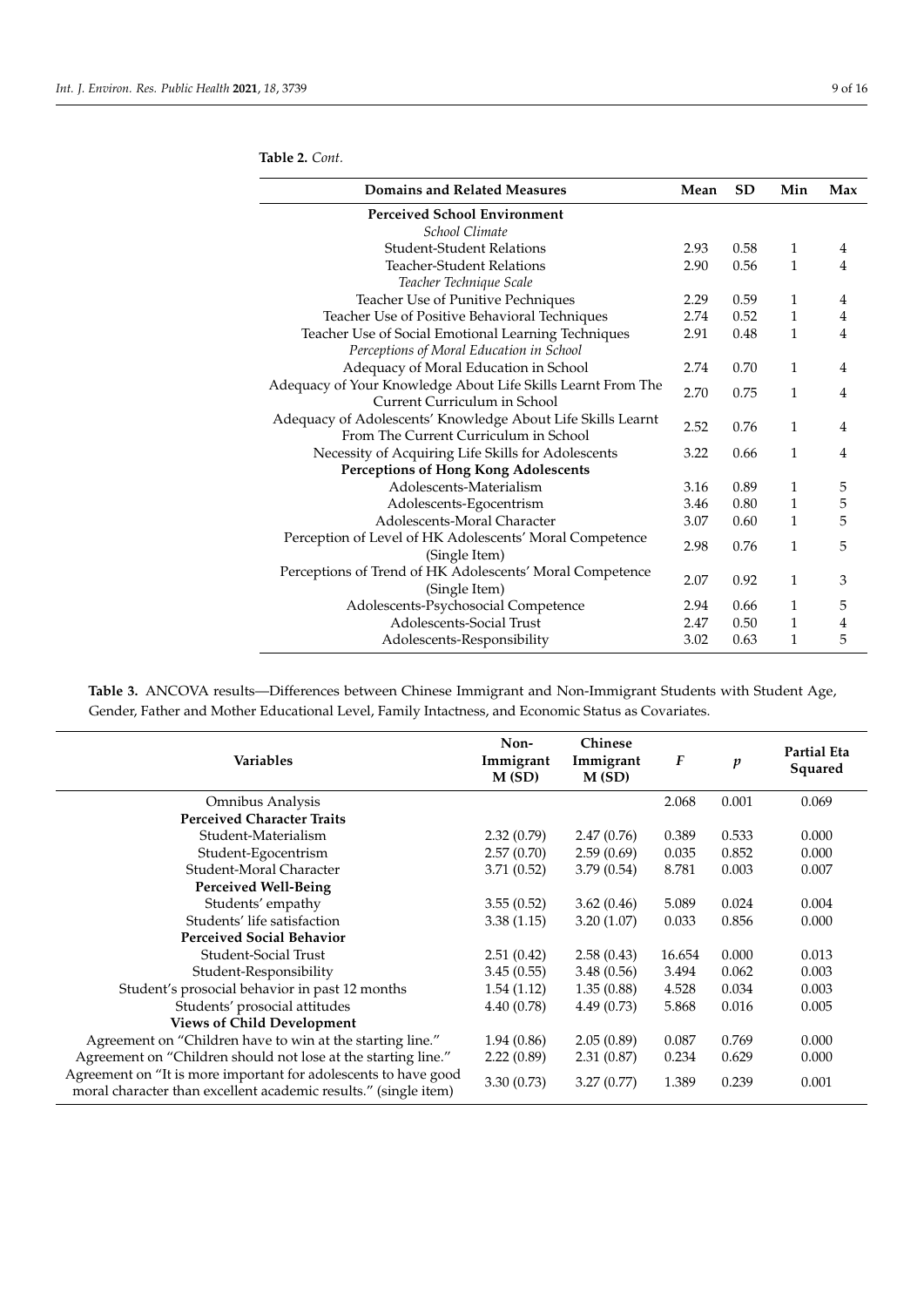<span id="page-9-0"></span>

| <b>Variables</b>                                                                                     | Non-<br>Immigrant<br>M(SD) | Chinese<br>Immigrant<br>M(SD) | $\boldsymbol{F}$ | $\boldsymbol{p}$ | <b>Partial Eta</b><br>Squared |
|------------------------------------------------------------------------------------------------------|----------------------------|-------------------------------|------------------|------------------|-------------------------------|
| <b>Perceived School Environment</b>                                                                  |                            |                               |                  |                  |                               |
| School Climate                                                                                       |                            |                               |                  |                  |                               |
| Student-student relations                                                                            | 2.93(0.57)                 | 2.95(0.56)                    | 1.540            | 0.215            | 0.001                         |
| Teacher-student relations                                                                            | 2.85(0.57)                 | 2.98(0.51)                    | 14.748           | 0.000            | 0.011                         |
| Teacher Technique Scale                                                                              |                            |                               |                  |                  |                               |
| Teacher use of punitive techniques                                                                   | 2.27(0.61)                 | 2.26(0.57)                    | 0.002            | 0.969            | 0.000                         |
| Teacher use of positive behavioral techniques                                                        | 2.71(0.52)                 | 2.78(0.49)                    | 6.787            | 0.009            | 0.005                         |
| Teacher use of SEL techniques                                                                        | 2.89(0.49)                 | 2.95(0.46)                    | 9.853            | 0.002            | 0.008                         |
| Perceptions of Moral Education in School                                                             |                            |                               |                  |                  |                               |
| Adequacy of moral education in school                                                                | 2.69(0.71)                 | 2.66(0.67)                    | 0.766            | 0.382            | 0.001                         |
| Adequacy of your knowledge about life skills learnt from the<br>current curriculum in school         | 2.67(0.77)                 | 2.59(0.76)                    | 0.230            | 0.880            | 0.000                         |
| Adequacy of adolescents' knowledge about life skills learnt from<br>the current curriculum in school | 2.49(0.78)                 | 2.47(0.70)                    | 2.128            | 0.145            | 0.002                         |
| Necessity of acquiring life skills for adolescents                                                   | 3.21(0.69)                 | 3.33(0.61)                    | 5.163            | 0.023            | 0.004                         |
| <b>Perceptions of Hong Kong Adolescents</b>                                                          |                            |                               |                  |                  |                               |
| Adolescents-Materialism                                                                              | 3.20(0.87)                 | 3.18(0.91)                    | 1.347            | 0.246            | 0.001                         |
| Adolescents-Egocentrism                                                                              | 3.50(0.79)                 | 3.49(0.84)                    | 0.979            | 0.323            | 0.001                         |
| Adolescents-Moral Character                                                                          | 3.04(0.60)                 | 3.18(0.62)                    | 9.352            | 0.002            | 0.007                         |
| Perception of level of HK adolescents' moral competence (single<br>item)                             | 2.99(0.78)                 | 3.01(0.79)                    | 0.131            | 0.718            | 0.000                         |
| Perceptions of trend of HK adolescents' moral competence (single<br>item)                            | 2.00(0.93)                 | 1.97(0.91)                    | 0.002            | 0.963            | 0.000                         |
| Adolescents-Psychosocial Competence                                                                  | 2.90(0.65)                 | 2.99(0.63)                    | 6.483            | 0.011            | 0.005                         |
| Adolescents-Social Trust                                                                             | 2.39(0.48)                 | 2.54(0.52)                    | 28.260           | 0.000            | 0.021                         |
| Adolescents-Responsibility                                                                           | 3.00(0.63)                 | 3.12(0.66)                    | 8.055            | 0.005            | 0.006                         |

**Table 3.** *Cont.*

Note. For each group of measures, Bonferroni correction was carried out (i.e., 0.05/number of tests).

# *3.1. Perceived Character Traits (Part 1)*

While the two groups of students scored similarly on perceived materialism and egocentrism, immigrant students scored significantly higher than non-immigrant students on perceived moral character based on Bonferroni-corrected alpha level (*p* = 0.017).

#### *3.2. Perceived Well-Being (Part 2)*

Using a Bonferroni-corrected alpha level  $(p = 0.025)$ , the immigrant group scored significantly higher than the non-immigrant group on empathy.

# *3.3. Perceived Social Behavior (Part 3)*

Based on a Bonferroni-corrected alpha level  $(p = 0.0125)$ , immigrant students scored significantly higher than non-immigrant students on perceptions of social trust.

## *3.4. Views on Child Development (Part 4)*

With regard to views on child development, ANCOVA results showed that the two groups did not differ in their views on child development based on the three items.

#### *3.5. Perceived School Environment (Part 5)*

With regard to school climate, ANCOVA results showed that the immigrant group scored significantly higher than the non-immigrant group on teacher-student relations (Bonferroni-corrected alpha level = 0.025). Regarding teacher techniques, the immigrant group perceived a higher usage of social emotional learning techniques and positive behavioral techniques as compared to non-immigrant students (Bonferroni-corrected alpha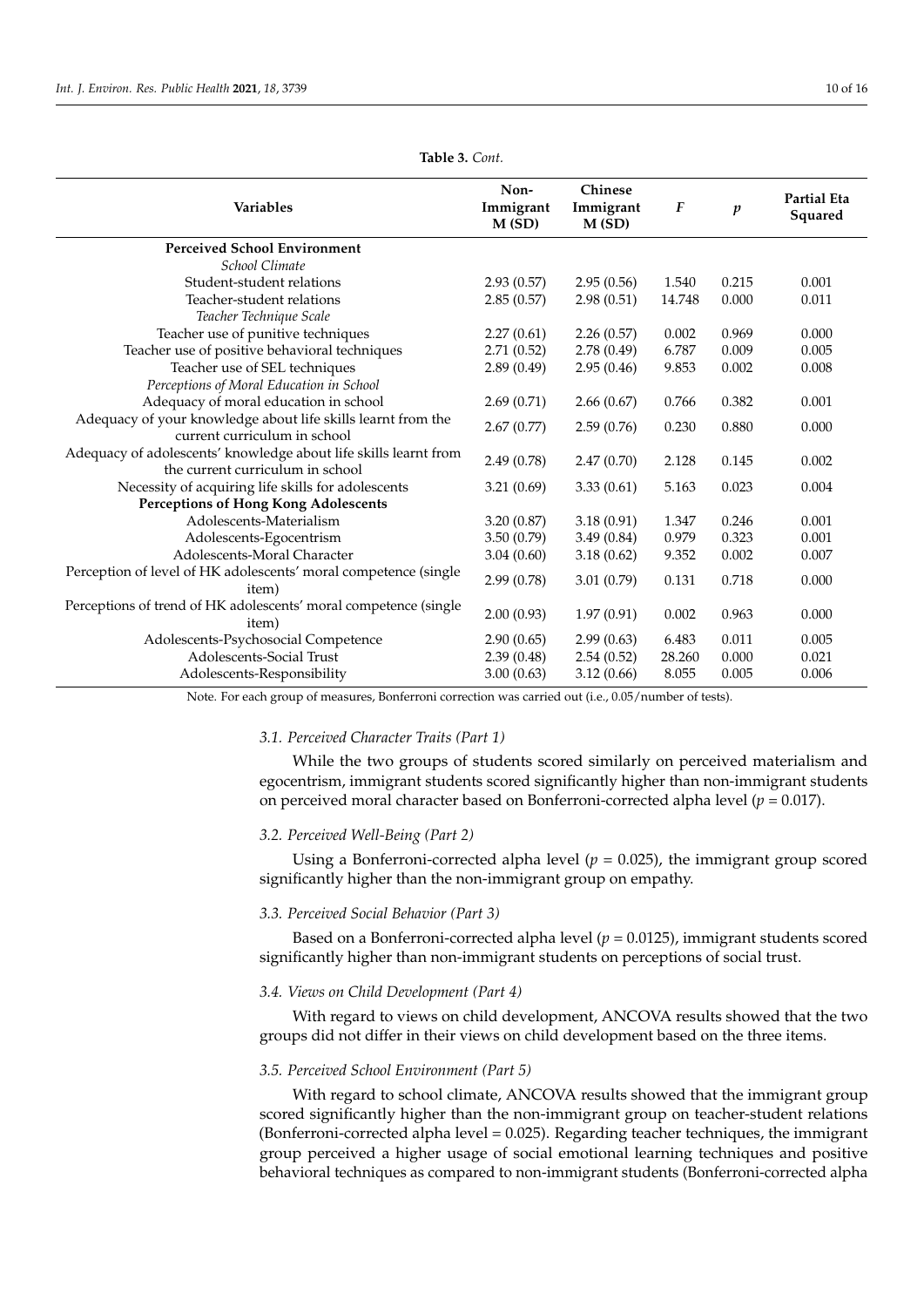level = 0.017). In addition, immigrant students scored higher than non-immigrant students on perceptions of necessity of acquiring the life skills for adolescents.

# *3.6. Perceived Characteristics of Hong Kong Adolescents (Part 6)*

Employing a Bonferroni-corrected alpha level  $(p = 0.00625)$ , immigrant students scored significantly higher than non-immigrant students on their perceptions of moral character, social trust and social responsibility of adolescents in Hong Kong.

#### **4. Discussion**

The present study showed that mainland Chinese immigrant adolescents did not perform worse on most psychosocial indicators, and they in fact performed better on moral character, empathy and social trust. They also had more favorable perceptions of the school environment and characteristics of adolescents in Hong Kong (including moral character, social trust and social responsibility). Taken as a whole, while the findings provide support for the healthy immigration hypothesis, there is no evidence for the migration morbidity hypothesis.

In contrast to previous studies, the present study comprehensively compared mainland Chinese immigrant adolescents and native Hong Kong adolescents over six domains. First, our results showed that mainland Chinese immigrant adolescents scored significantly higher than non-immigrant students on perceived moral character, while the two groups of students scored similarly on perceived materialism and egocentrism. One possible explanation is that those from mainland China may give heavier weight on moral character because mainland China strongly emphasizes traditional Chinese virtues and Socialist ideologies. In fact, moral education forms an important part of the formal curriculum in mainland China. These differences may explain why immigrant adolescents scored higher than adolescent non-immigrants over moral character attributes.

Second, we compared the differences of mainland Chinese immigrant adolescents and non-immigrants on perceived well-being. The results showed that there was no difference in life satisfaction between mainland Chinese immigrant students and the non-immigrant students, but Chinese adolescent immigrants scored significantly higher than the nonimmigrant group on empathy. These results imply that the psychosocial development of mainland Chinese immigrant adolescents is not hindered by the environmental changes, but on the contrary, they were able to adapt to the environmental changes well. This difference suggests that immigrants in China would be more able to take the perspective of others [\[62\]](#page-15-9).

Third, we compared the differences of mainland Chinese immigrant adolescents and non-immigrants on their perceptions of social behaviors. Previous research has questioned that the negative social behavioral effects of migration are not really a result of migration, but rather the acculturation pressures of migration [\[3,](#page-13-18)[4,](#page-13-13)[63\]](#page-15-10). The present study further proves that at least the prosocial behavior of immigrants will not be adversely affected by migration. In addition, the findings suggested that the mainland Chinese immigrant students scored significantly higher than non-immigrant students on social trust, which is an important foundation to develop positive social attitudes [\[64,](#page-15-11)[65\]](#page-15-12).

Fourth, we compared the views of mainland Chinese immigrant adolescents and nonimmigrants on their views on child development. The results showed that the two groups did not differ in their views of "children have to win at the starting line" and "children should not lose at the starting line". This result is contrary to the common myth that immigrants are more instrumental in their aspirations. The present finding suggests that migration does not increase the opportunistic mindset of mainland immigrant adolescents. Instead, they are able to view the impact of the starting line on personal development in the same way as non-immigrants. The results also showed that there was no significant difference between the two groups on the item "It is more important for adolescents to have good moral character than excellent academic results" (i.e., instrumental attitude).

Fifth, we compared the differences of mainland Chinese immigrant adolescents and non-immigrants on perceived school environment. Our study found that mainland Chinese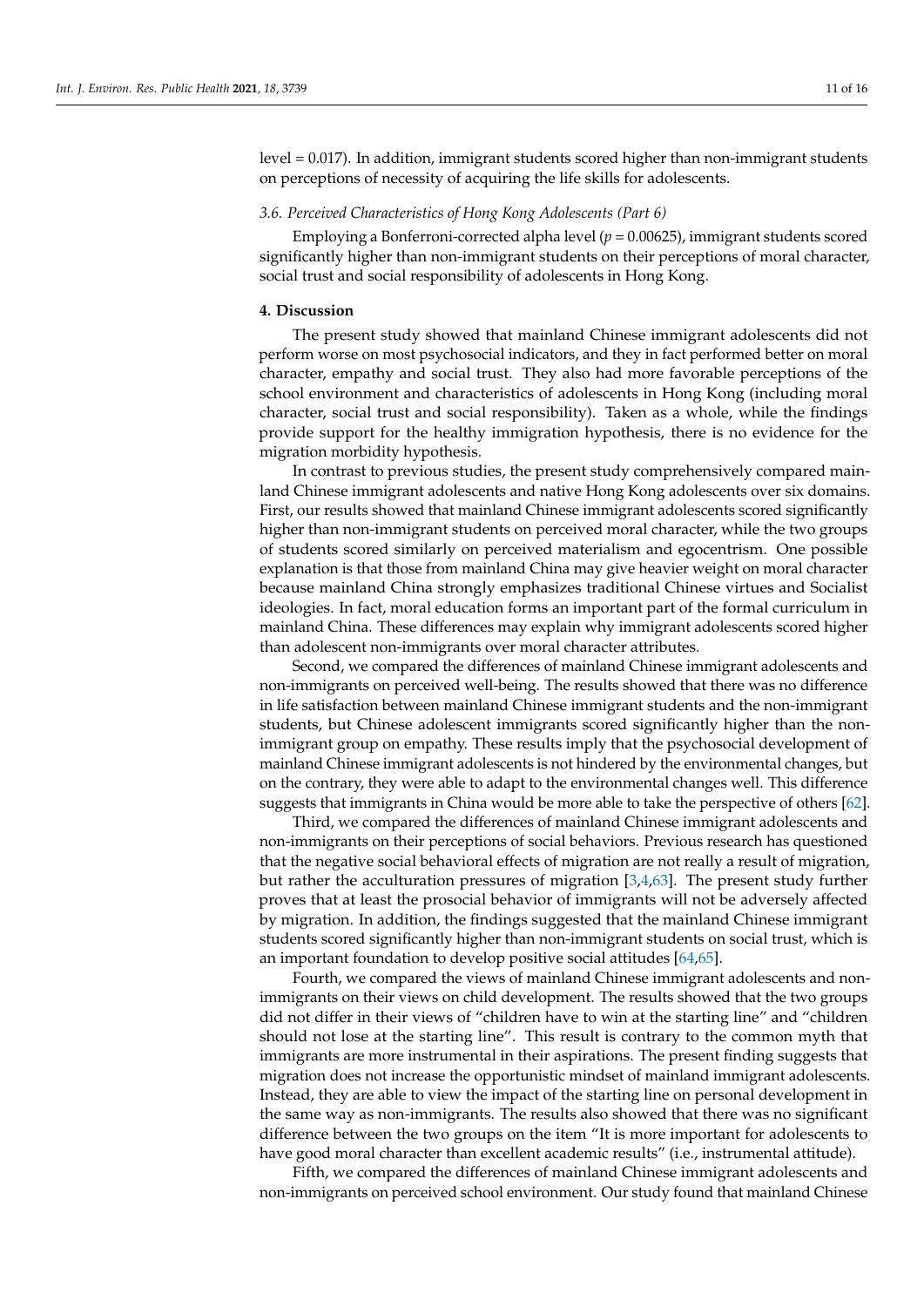students were well-integrated into schooling in Hong Kong in terms of teacher-student relationships and perceptions of teachers' use of social-emotional learning techniques and positive behavior techniques compared to non-immigrant students. These findings are in contrast to the findings that immigrant students showed school adjustment problems [\[13](#page-13-7)[,42](#page-14-19)[,43\]](#page-14-20). There are two possible explanations of the findings. First, teachers may pay special attention to immigrant students, hence contributing to the positive findings. Second, as the school system in Hong Kong adopts a more student-centered approach (i.e., individualistic focus) as compared to that in mainland China, immigrant students would have better perceptions of their teachers.

Finally, we compared the difference of mainland Chinese immigrant adolescents and non-immigrants on the perceptions of Hong Kong adolescents in general. Results showed that mainland Chinese immigrant adolescents have significantly higher scores on their perceptions of moral character, responsibility and social trust of Hong Kong adolescents than did non-immigrant adolescents, while the two groups showed no significant differences in other aspects. For immigrant adolescents, non-immigrant adolescents as a reference group have a very important role in guiding their psychosocial development in receiving community. Generally speaking, the more positively immigrant adolescents perceive the psychosocial development of non-immigrant adolescents, the more they can acquire the mainstream values. Our study found that mainland Chinese immigrant adolescents perceive the psychosocial development of Hong Kong adolescents more positively than did non-immigrants, which has a very important practical value for fostering integration of immigrant adolescents in Hong Kong.

There are three theoretical contributions of the present study. First, the findings provide support for the healthy migration hypothesis within the context of internal immigration. The present findings expand the theoretical scope of the healthy migration hypothesis particularly within the context of internal migration, particularly in an Asian context. Second, the study suggests that it is desirable to consider the validity of the migration morbidity hypothesis and healthy migration hypothesis with reference to a wide range of indicators. In fact, besides negative mental health measures such as internalizing and externalizing problems, inclusion of other measures including social behavior and social perception would help to enrich these two hypotheses. Third, the findings of the present study have some value for research on the psychosocial development of international migration. Although previous studies have focused on the psychosocial adaptation of transnational and cross-cultural immigrants, most of them have not considered the effects of different cultures and ethnic identities on immigrants' psychosocial adaptation. This study was conducted in the same country and cultural context with the finding that the two groups shared similar profiles in most indicators. This highlights the important influence of culture and ethnic identity on immigrants' psychosocial adaptation. In addition, immigrants' acculturation strategies, whether immigrants positively integrate into the host society or maintain their unique cultural and ethnic identities, are also likely to positively influence their psychological and behavioral adjustment outcomes. Thus, it is necessary to include factors such as cultural similarity, ethnic identity and acculturation strategies in the analysis of future studies.

Practically, the findings demystify the common myth that adolescent immigrants would necessarily have adjustment problems. The findings are important for social integration of adolescent immigrants as educators, and social workers can use them for public education purposes. On the one hand, we should believe that adolescent immigrants have the ability to cope with the various stresses of living in the host country, and in practice, we should focus more on how to stimulate this ability of immigrants, which can promote their cultural integration. One common method is empowerment, which may be defined as a process to increase personal, interpersonal and political power so that they can take actions to improve their life situation [\[66\]](#page-15-13). On the other hand, the psychosocial and behavioral aspects of the host adolescent have an important guiding role, and in practice, we should encourage the interaction of immigrant adolescents with native adolescents so that they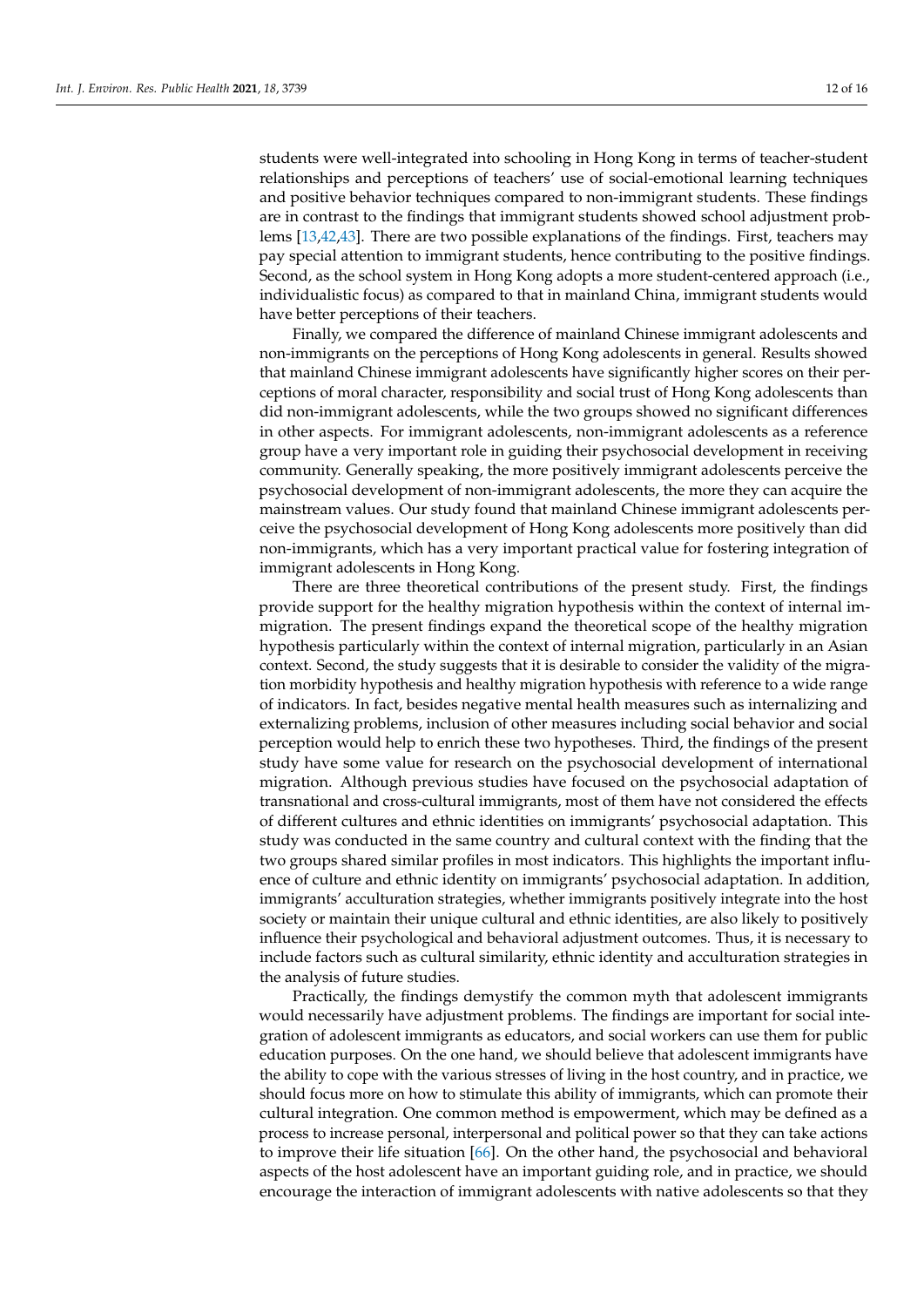can acquire mainstream values and behavioral patterns. For public education purposes, persistent negative stereotypes are an important barrier to intergroup integration [\[67–](#page-15-14)[69\]](#page-15-15), and the findings of the present study help encourage host country residents to abandon the perceptions of immigrant disadvantage in order to reduce negative stereotypes of host country residents' psychosocial and behavioral perceptions of immigrants, and enhance social integration between the two groups. Finally, as different stakeholders viewed that Chinese high school students lacked life skills such as empathy and social competence [\[30](#page-14-7)[,70\]](#page-15-16), there is a need to promote social competence (e.g., respect for diversity, social competence and empathy) in high school students via evidence-based youth enhancement programs such as the Project P.A.T.H.S. [\[71\]](#page-15-17), which can help to integrate immigrant and local adolescents in Hong Kong.

There are three limitations of this study. First, self-report measures were used in this study. While this approach is commonly used in the immigration literature [\[2,](#page-13-1)[6,](#page-13-2)[18,](#page-13-12)[28\]](#page-14-5), it would be helpful if the developmental outcomes could be established by the significantothers of the students. Second, a cross-sectional design was used, which cannot fully capture the cause–effect relationship between migration and developmental outcomes. In future, a longitudinal design comparing immigrants and non-immigrant adolescents over time would be helpful because previous studies have found that whether immigrant adolescents experience worse psychological and behavioral outcomes than the natives is related to the length of time he or she has lived in the host country [\[3\]](#page-13-18). Although our project asked the Chinese immigrant adolescents about the length of residence in Kong Hong, the information given by the participants is not exact (e.g., whether they were first-generation migrants). As previous studies have suggested that increased externalizing symptoms may be interpreted as signs of migrant children's attempts to adjust to societal acculturation and adaptation to the environment [\[3](#page-13-18)[,72\]](#page-15-18), it would be interesting to examine whether length of immigration and "generation" of migrants would be related to different developmental outcomes. Finally, there is a need to comprehensively assess the psychological well-being in immigrant Chinese adolescents in Hong Kong. Besides life satisfaction and empathy, other measures of well-being, such as depression and hopelessness, would help to illuminate the relationship between immigration and adolescent well-being [\[8](#page-13-19)[,9\]](#page-13-20).

# **5. Conclusions**

In conclusion, in contrast to previous studies that have focused more on international migration, this study focused on the impact of internal migration within the same country on the psychological and social behavior of adolescents. Unlike previous studies that focused on psychological or social behavior, this study provides a more comprehensive assessment of the psychological and social behavioral outcomes related to migration. The findings revealed that Chinese immigrant adolescents and non-immigrant adolescents shared similar profiles in most indicators, and the perceived moral character, empathy, social trust and social responsibility of the Chinese immigrant adolescents were significantly higher than those of native adolescents. This means that if we compare the psychological and social behaviors of immigrants and native adolescents from a single dimension, we cannot fully and truly assess the impact of migration on immigrants, and in some cases more negative or more positive results may just be a coincidence.

**Author Contributions:** Conceptualization, D.T.L.S. and H.J.; Methodology, D.T.L.S.; Formal Analysis, D.T.L.S. and H.J.; Writing—original draft preparation, H.J. and D.T.L.S.; Writing—review and editing, D.T.L.S. and H.J.; Supervision, D.T.L.S.; Project administration, D.T.L.S.; Funding acquisition, D.T.L.S.; Data collection, revision, editing, M.Y.M.L. All authors have read and agreed to the published version of the manuscript.

**Funding:** This research was funded by Wofoo Foundation.

**Institutional Review Board Statement:** The study was conducted according to the guidelines of the Declaration of Helsinki, and approved by the "Ethics Committee of THE HONG KONG POLYTECH-NIC UNIVERSITY (HSEARS20161031002 01 December 2016)."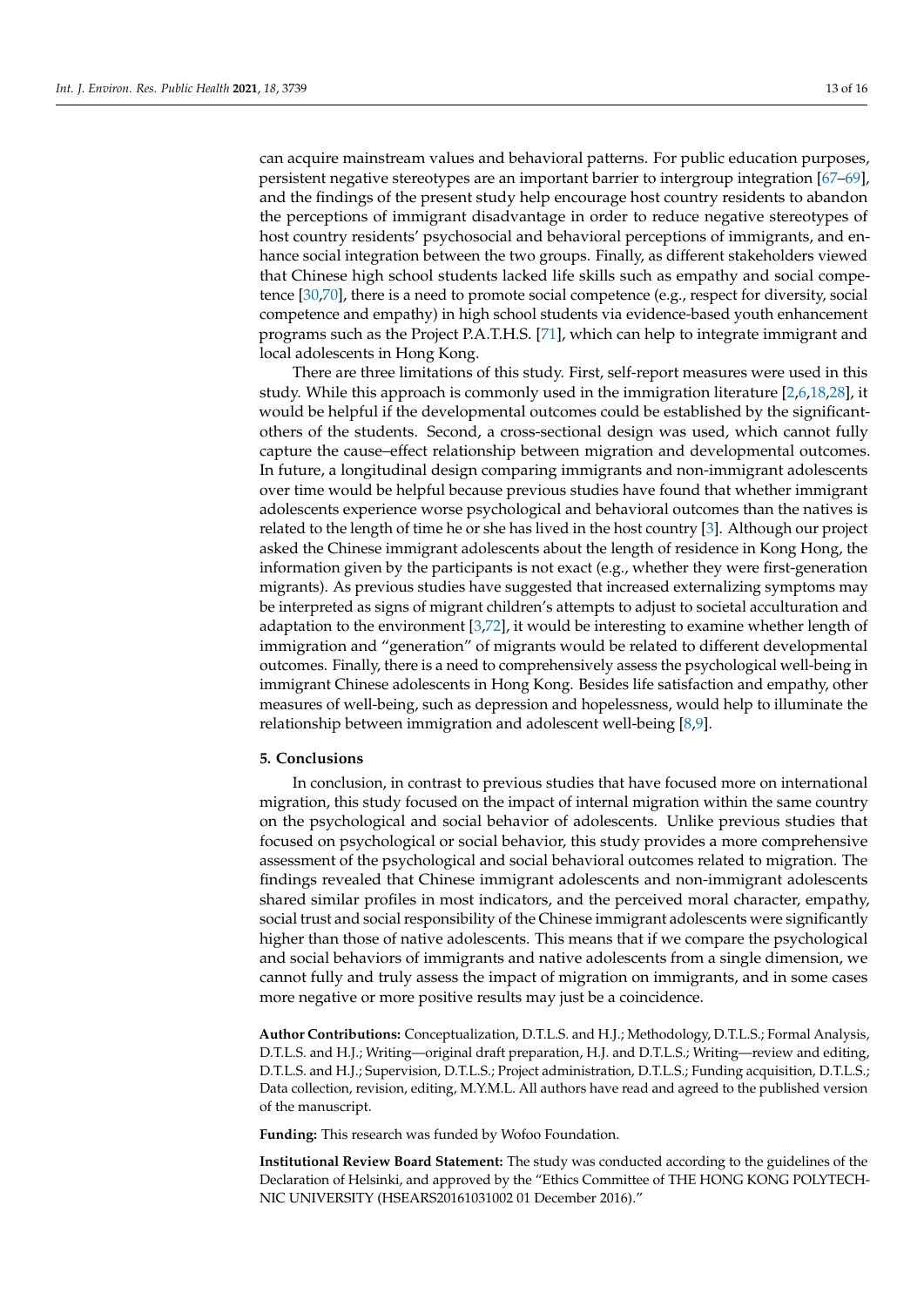**Informed Consent Statement:** Informed consent was obtained from all students involved in the study. School and parental consent had been sought before data collection.

**Data Availability Statement:** The data presented in this study are available on request from the corresponding author. The data are not publicly available due to privacy.

**Acknowledgments:** The study reported in this study and preparation of this paper are financially supported by Wofoo Foundation.

**Conflicts of Interest:** The authors declare no conflict of interest.

# **References**

- <span id="page-13-0"></span>1. Hong Kong Annual Digest of Statistics. Available online: [https://www.censtatd.gov.hk/gb/?param=b5uniS&url=http://www.](https://www.censtatd.gov.hk/gb/?param=b5uniS&url=http://www.censtatd.gov.hk/hkstat/sub/sp20_tc.jsp?productCode=B1010003) [censtatd.gov.hk/hkstat/sub/sp20\\_tc.jsp?productCode=B1010003](https://www.censtatd.gov.hk/gb/?param=b5uniS&url=http://www.censtatd.gov.hk/hkstat/sub/sp20_tc.jsp?productCode=B1010003) (accessed on 22 February 2021).
- <span id="page-13-1"></span>2. Davies, L.C.; McKelvey, R.S. Emotional and behavioural problems and competencies among immigrant and non-immigrant adolescents. *Aust. N. Z. J. Psych.* **1998**, *32*, 658–665. [\[CrossRef\]](http://doi.org/10.3109/00048679809113120) [\[PubMed\]](http://www.ncbi.nlm.nih.gov/pubmed/9805588)
- <span id="page-13-18"></span>3. Alati, R.; Najman, J.M.; Shuttlewood, G.J.; Williams, G.M.; Bor, W. Changes in mental health status amongst children of migrants to Australia: A longitudinal study. *Sociol. Health Illn.* **2003**, *25*, 866–888. [\[CrossRef\]](http://doi.org/10.1046/j.1467-9566.2003.00373.x) [\[PubMed\]](http://www.ncbi.nlm.nih.gov/pubmed/19774750)
- <span id="page-13-13"></span>4. Vieno, A.; Santinello, M.; Lenzi, M.; Baldassari, D.; Mirandola, M. Health status in immigrants and native early adolescents in Italy. *J. Community Health* **2009**, *34*, 181–187. [\[CrossRef\]](http://doi.org/10.1007/s10900-008-9144-2)
- 5. Ladin, K.; Reinhold, S. Mental health of aging immigrants and native-born men across 11 European countries. *J. Gerontol. B Psychol. Sci. Soc. Sci.* **2013**, *68*, 298–309. [\[CrossRef\]](http://doi.org/10.1093/geronb/gbs163)
- <span id="page-13-2"></span>6. Alegría, M.; Canino, G.; Shrout, P.E.; Woo, M.; Duan, N.; Vila, D.; Torres, M.; Chen, C.-N.; Meng, X.-L. Prevalence of mental illness in immigrant and non-immigrant US Latino groups. *Am. J. Psychiat.* **2008**, *165*, 359–369. [\[CrossRef\]](http://doi.org/10.1176/appi.ajp.2007.07040704) [\[PubMed\]](http://www.ncbi.nlm.nih.gov/pubmed/18245178)
- <span id="page-13-3"></span>7. Shek, D.T.L.; Zhu, X. Self-reported risk and delinquent behavior and problem behavioral intention in Hong Kong adolescents: The role of moral competence and spirituality. *Front. Psychol.* **2018**, *9*, 430. [\[CrossRef\]](http://doi.org/10.3389/fpsyg.2018.00430)
- <span id="page-13-19"></span>8. Zhou, Z.; Shek, D.T.L.; Zhu, X.; Dou, D. Positive youth development and adolescent depression: A longitudinal study based on mainland Chinese high school students. *Int. J. Environ. Res. Public Health* **2020**, *17*, 4457. [\[CrossRef\]](http://doi.org/10.3390/ijerph17124457) [\[PubMed\]](http://www.ncbi.nlm.nih.gov/pubmed/32575856)
- <span id="page-13-20"></span>9. Zhou, Z.; Shek, D.T.L.; Zhu, X. The importance of positive youth development attributes to life satisfaction and hopelessness in mainland Chinese adolescents. *Front. Psychol.* **2020**, *11*, 553313. [\[CrossRef\]](http://doi.org/10.3389/fpsyg.2020.553313)
- <span id="page-13-4"></span>10. Zhou, Z.; Shek, D.T.L.; Zhu, X.; Lin, L. The influence of moral character attributes on adolescent life satisfaction: The mediating role of responsible behavior. *Child Indic. Res.* **2021**, in press. [\[CrossRef\]](http://doi.org/10.1007/s12187-020-09797-7)
- <span id="page-13-5"></span>11. Filion, N.; Fenelon, A.; Boudreaux, M. Immigration, citizenship, and the mental health of adolescents. *PLoS ONE* **2018**, *13*, e0196859. [\[CrossRef\]](http://doi.org/10.1371/journal.pone.0196859)
- <span id="page-13-6"></span>12. Zlotnick, C.; Birenbaum-Carmeli, D.; Goldblatt, H.; Dishon, Y.; Taychaw, O.; Shadmi, E. Adolescent immigrants, the impact of gender on health status. *Eur. J. Public Health* **2017**, *27*, 453–459. [\[CrossRef\]](http://doi.org/10.1093/eurpub/ckw208) [\[PubMed\]](http://www.ncbi.nlm.nih.gov/pubmed/27836970)
- <span id="page-13-7"></span>13. Dimitrova, R.; Chasiotis, A.; Van de Vijver, F. Adjustment outcomes of immigrant children and youth in Europe. *Eur. Psychol.* **2016**, *21*, 150–162. [\[CrossRef\]](http://doi.org/10.1027/1016-9040/a000246)
- <span id="page-13-8"></span>14. Klimidis, S.; Stuart, G.; Minas, I.H.; Ata, A.W. Immigrant status and gender effects on psychopathology and self-concept in adolescents: A test of the migration-morbidity hypothesis. *Compr. Psychiat.* **1994**, *35*, 393–404. [\[CrossRef\]](http://doi.org/10.1016/0010-440X(94)90281-X)
- <span id="page-13-9"></span>15. Fandrem, H.; Sam, D.L.; Roland, E. Depressive symptoms among native and immigrant adolescents in Norway: The role of gender and urbanization. *Soc. Indic. Res.* **2009**, *92*, 91–109. [\[CrossRef\]](http://doi.org/10.1007/s11205-008-9291-y)
- <span id="page-13-10"></span>16. Noam, G.; Oppedal, B.; Idsoe, T.; Panjwani, N. Mental health problems and school outcomes among immigrant and Nonimmigrant early adolescents in Norway. *School Ment. Health* **2014**, *6*, 279–293. [\[CrossRef\]](http://doi.org/10.1007/s12310-014-9129-5)
- <span id="page-13-11"></span>17. Steinhausen, H.C.; Bearth-Carrari, C.; Metzke, C.W. Psychosocial adaptation of adolescent migrants in a Swiss community survey. *Soc. Psychiatry Psychiatr. Epidemiol.* **2009**, *44*, 308–316. [\[CrossRef\]](http://doi.org/10.1007/s00127-008-0437-7)
- <span id="page-13-12"></span>18. Vollebergh, W.A.; ten Have, M.; Dekovic, M.; Oosterwegel, A.; Pels, T.; Veenstra, R.; de Winter, A.; Ormel, H.; Verhulst, F. Mental health in immigrant children in The Netherlands. *Soc. Psychiatry Psychiatr. Epidemiol.* **2005**, *40*, 489–496. [\[CrossRef\]](http://doi.org/10.1007/s00127-005-0906-1)
- <span id="page-13-14"></span>19. Montgomery, E.; Foldspang, A. Discrimination, mental problems and social adaptation in young refugees. *Eur. J. Public Health* **2008**, *18*, 156–161. [\[CrossRef\]](http://doi.org/10.1093/eurpub/ckm073) [\[PubMed\]](http://www.ncbi.nlm.nih.gov/pubmed/17631490)
- <span id="page-13-15"></span>20. Kerkenaar, M.M.; Maier, M.; Kutalek, R.; Lagro-Janssen, A.L.; Ristl, R.; Pichlhöfer, O. Depression and anxiety among migrants in Austria: A population based study of prevalence and utilization of health care services. *J. Affect. Disord.* **2013**, *151*, 220–228. [\[CrossRef\]](http://doi.org/10.1016/j.jad.2013.05.081)
- <span id="page-13-16"></span>21. Kouider, E.B.; Koglin, U.; Petermann, F. Emotional and behavioral problems in migrant children and adolescents in Europe: A systematic review. *Eur. Child Adolesc. Psych.* **2014**, *23*, 373–391. [\[CrossRef\]](http://doi.org/10.1007/s00787-013-0485-8)
- <span id="page-13-17"></span>22. van Oort, F.V.; Joung, I.M.; Mackenbach, J.P.; Verhulst, F.C.; Bengi-Arslan, L.; Crijnen, A.A.; Van Der Ende, J. Development of ethnic disparities in internalizing and externalizing problems from adolescence into young adulthood. *J. Child Psychol. Psychiatry* **2007**, *48*, 176–184. [\[CrossRef\]](http://doi.org/10.1111/j.1469-7610.2006.01706.x)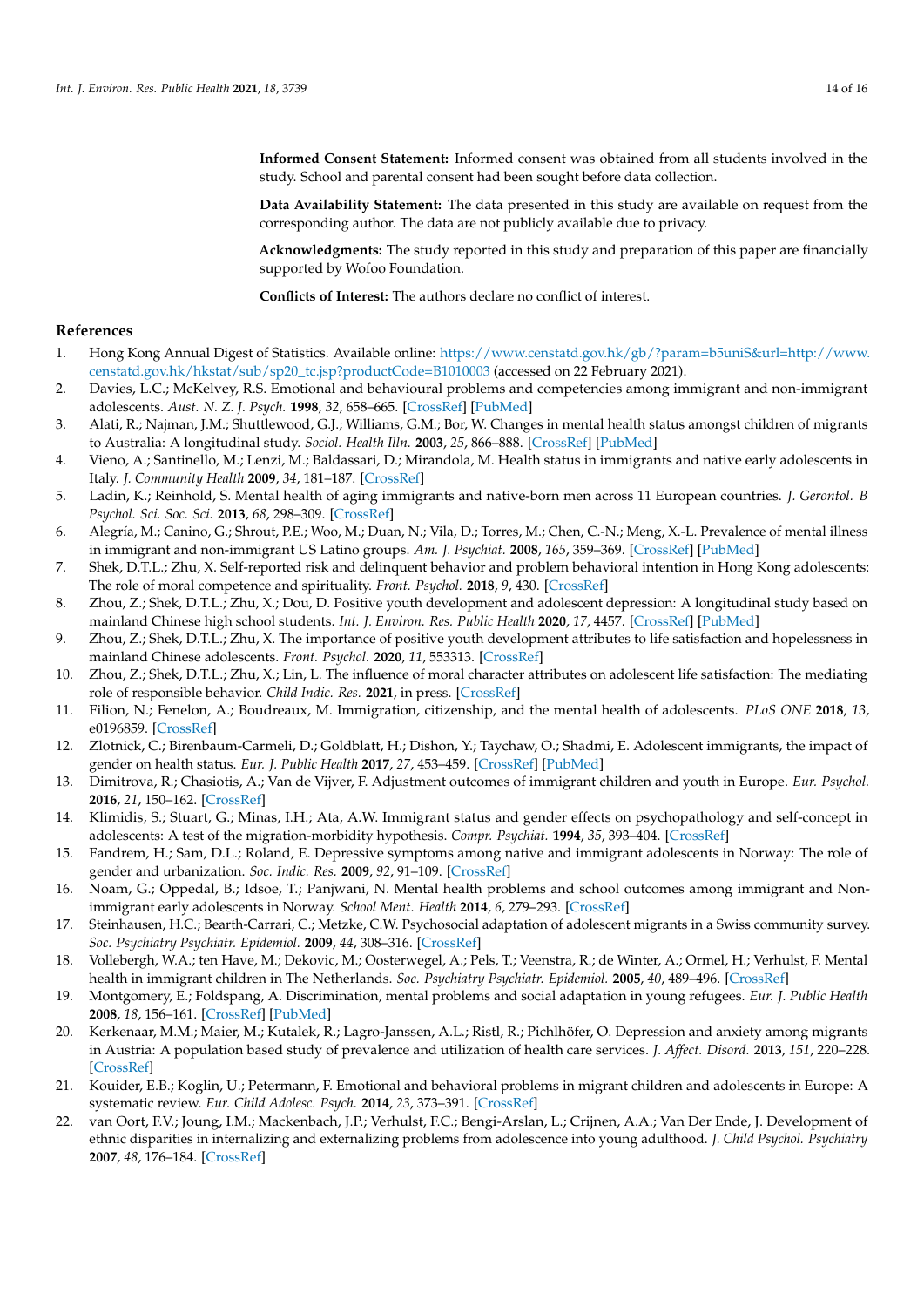- <span id="page-14-0"></span>23. Pantzer, K.; Rajmil, L.; Tebé, C.; Codina, F.; Serra-Sutton, V.; Ferrer, M.; Ravens-Sieberer, U.; Simeoni, M.-C.; Alonso, J. Health related quality of life in immigrants and native school aged adolescents in Spain. *J. Epidemiol. Community Health* **2006**, *60*, 694–698. [\[CrossRef\]](http://doi.org/10.1136/jech.2005.044073) [\[PubMed\]](http://www.ncbi.nlm.nih.gov/pubmed/16840759)
- <span id="page-14-1"></span>24. Slonim-Nevo, V.; Sharaga, Y. Attitudes and behavior: A comparison of immigrant and non-immigrant adolescents in Israel. *Child Adolesc. Soc. Work J.* **1997**, *14*, 251–262. [\[CrossRef\]](http://doi.org/10.1023/A:1024542224713)
- <span id="page-14-2"></span>25. Fichter, M.M.; Xepapadakos, F.; Quadflieg, N.; Georgopoulou, E.; Fthenakis, W.E. A comparative study of psychopathology in Greek adolescents in Germany and in Greece in 1980 and 1998-18 years apart. *Eur. Arch. Psych. Clin. Neurosci.* **2004**, *254*, 27–35. [\[CrossRef\]](http://doi.org/10.1007/s00406-004-0450-0) [\[PubMed\]](http://www.ncbi.nlm.nih.gov/pubmed/14991376)
- <span id="page-14-3"></span>26. Harker, K. Immigrant generation, assimilation, and adolescent psychological well-being. *Soc. Forces* **2001**, *79*, 969–1004. [\[CrossRef\]](http://doi.org/10.1353/sof.2001.0010)
- <span id="page-14-4"></span>27. Van Geel, M.; Vedder, P. The adaptation of non-western and Muslim immigrant adolescents in The Netherlands: An immigrant paradox? *Scand. J. Psychol.* **2010**, *51*, 398–402. [\[CrossRef\]](http://doi.org/10.1111/j.1467-9450.2010.00831.x)
- <span id="page-14-5"></span>28. Dekeyser, L.; Svedin, C.G.; Agnafors, S.; Sydsjö, G. Self-reported mental health in 12-year-old second-generation immigrant children in Sweden. *Nord. J. Psychiatr.* **2011**, *65*, 389–395. [\[CrossRef\]](http://doi.org/10.3109/08039488.2011.566936)
- <span id="page-14-6"></span>29. Shek, D.T.L. Chinese adolescent research under COVID-19. *J. Adolesc. Health* **2020**, *67*, 733–734. [\[CrossRef\]](http://doi.org/10.1016/j.jadohealth.2020.09.011)
- <span id="page-14-7"></span>30. Shek, D.T.L.; Lin, L.; Ma, C.M.S.; Yu, L.; Leung, J.T.Y.; Wu, F.K.Y.; Leung, H.; Dou, D. Perceptions of adolescents, teachers and parents of life skills education and life skills in high school students in Hong Kong. *Appl. Res. Qual. Life* **2020**, in press. [\[CrossRef\]](http://doi.org/10.1007/s11482-020-09848-9)
- <span id="page-14-8"></span>31. Tam, V.C.W.; Lam, R.S.Y. Stress and coping among migrant and local-born adolescents in Hong Kong. *Youth Soc.* **2005**, *36*, 312–332. [\[CrossRef\]](http://doi.org/10.1177/0044118X04265092)
- <span id="page-14-9"></span>32. Leung, C.; Karnilowicz, W. The adaptation of Chinese adolescents in two societies: A comparison of Chinese adolescents in Hong Kong and Australia. *Int. J. Psychol.* **2009**, *44*, 170–178. [\[CrossRef\]](http://doi.org/10.1080/00207590701656150) [\[PubMed\]](http://www.ncbi.nlm.nih.gov/pubmed/22029492)
- <span id="page-14-10"></span>33. Stafford, M.; Newbold, B.K.; Ross, N.A. Psychological distress among immigrants and visible minorities in Canada: A contextual analysis. *Int. J. Soc. Psychiatr.* **2011**, *57*, 428–441. [\[CrossRef\]](http://doi.org/10.1177/0020764010365407) [\[PubMed\]](http://www.ncbi.nlm.nih.gov/pubmed/20378661)
- <span id="page-14-11"></span>34. Tomita, A.; Labys, C.A.; Burns, J.K. The relationship between immigration and depression in South Africa: Evidence from the first South African National Income Dynamics Study. *J. Immigr. Minor. Health* **2014**, *16*, 1062–1068. [\[CrossRef\]](http://doi.org/10.1007/s10903-014-9987-9) [\[PubMed\]](http://www.ncbi.nlm.nih.gov/pubmed/24526432)
- <span id="page-14-12"></span>35. Sirin, S.R.; Ryce, P.; Gupta, T.; Rogers-Sirin, L. The role of acculturative stress on mental health symptoms for immigrant adolescents: A longitudinal investigation. *Dev. Psychol.* **2013**, *49*, 736. [\[CrossRef\]](http://doi.org/10.1037/a0028398) [\[PubMed\]](http://www.ncbi.nlm.nih.gov/pubmed/22563676)
- <span id="page-14-13"></span>36. Saraga, M.; Gholam-Rezaee, M.; Preisig, M. Symptoms, comorbidity, and clinical course of depression in immigrants: Putting psychopathology in context. *J. Affect. Disord.* **2013**, *151*, 795–799. [\[CrossRef\]](http://doi.org/10.1016/j.jad.2013.07.001) [\[PubMed\]](http://www.ncbi.nlm.nih.gov/pubmed/23931829)
- <span id="page-14-14"></span>37. Murad, S.D.; Joung, I.M.A.; Verhulst, F.C.; Mackenbach, J.P.; Crijnen, A.A.M. Determinants of self-reported emotional and behavioral problems in Turkish immigrant adolescents aged 11–18. *Soc. Psychiatry Psychiatr. Epidemiol.* **2004**, *39*, 196–207.
- <span id="page-14-15"></span>38. Holmberg, L.I.; Hellberg, D. Characteristics of relevance for health in Turkish and Middle Eastern adolescent immigrants compared to Finnish immigrants and ethnic Swedish teenagers. *Turk. J. Pediatr.* **2008**, *50*, 418–425.
- <span id="page-14-16"></span>39. Smokowski, P.R.; Bacallao, M.L. Acculturation, internalizing mental health symptoms, and self-esteem: Cultural experiences of Latino adolescents in North Carolina. *Child Psychiatry Hum. Dev.* **2007**, *37*, 273–292. [\[CrossRef\]](http://doi.org/10.1007/s10578-006-0035-4)
- <span id="page-14-17"></span>40. Abu-Rayya, H.M. A comparative study of adaptation problems between immigrant adolescents and national adolescents in Australia. *Int. J. Intercult. Relat.* **2014**, *39*, 196–201. [\[CrossRef\]](http://doi.org/10.1016/j.ijintrel.2013.11.005)
- <span id="page-14-18"></span>41. Qi, S.; Hua, F.; Zhou, Z.; Shek, D.T.L. Trends of positive youth development publications (1995–2020): A scientometric review. *Appl. Res. Qual. Life* **2020**, in press. [\[CrossRef\]](http://doi.org/10.1007/s11482-020-09878-3)
- <span id="page-14-19"></span>42. Murad, S.D.; Joung, I.M.A.; van Lenthe, F.J.; Bengi-Arslan, L.; Crijnen, A.A. Predictors of self-reported problem behaviours in Turkish immigrant and Dutch adolescents in the Netherlands. *J. Child Psychol. Psychiatry* **2003**, *44*, 412–423. [\[CrossRef\]](http://doi.org/10.1111/1469-7610.00131)
- <span id="page-14-20"></span>43. Oppedal, B.; Roysamb, E. Mental health, life stress and social support among young Norwegian adolescents with immigrant and host national background. *Scand. J. Psychol.* **2004**, *45*, 131–144. [\[CrossRef\]](http://doi.org/10.1111/j.1467-9450.2004.00388.x) [\[PubMed\]](http://www.ncbi.nlm.nih.gov/pubmed/15016267)
- <span id="page-14-21"></span>44. Portes, A.; Rumbaut, R.G. *Immigrant America: A Portrait*; University of California Press: Berkeley, CA, USA, 1996.
- <span id="page-14-22"></span>45. Portes, A.; Parker, R.N.; Cobas, J.A. Assimilation or consciousness: Perceptions of U.S. society among recent Latin American immigrants to the United States. *Soc. Forces* **1980**, *59*, 200–224. [\[CrossRef\]](http://doi.org/10.2307/2577841)
- <span id="page-14-23"></span>46. Missinne, S.; Bracke, P. Depressive symptoms among immigrants and ethnic minorities: A population based study in 23 European countries. *Soc. Psychiatry Psychiatr. Epidemiol.* **2012**, *47*, 97–109. [\[CrossRef\]](http://doi.org/10.1007/s00127-010-0321-0)
- <span id="page-14-24"></span>47. Dimitrova, R.; Chasiotis, A. Are immigrant children in Italy better adjusted than mainstream Italian children? In *The Impact of Immigration on Children's Development*; Garcia, C.C., Ed.; Karger Publishers: Basel, Switzerland, 2012; Volume 24, pp. 35–48.
- <span id="page-14-25"></span>48. Sam, D.L.; Vedder, P.; Liebkind, K.; Neto, F.; Virta, E. Immigration, acculturation and the paradox of adaptation in Europe. *Eur. J. Dev. Psychol.* **2008**, *5*, 138–158. [\[CrossRef\]](http://doi.org/10.1080/17405620701563348)
- <span id="page-14-26"></span>49. Shek, D.T.L.; Lin, L. Trajectories of personal well-being attributes among high school students in Hong Kong. *Appl. Res. Qual. Life* **2017**, *12*, 841–866. [\[CrossRef\]](http://doi.org/10.1007/s11482-016-9492-5) [\[PubMed\]](http://www.ncbi.nlm.nih.gov/pubmed/29201250)
- <span id="page-14-27"></span>50. Shek, D.T.L.; Ma, C.M.S.; Lin, L. The Chinese adolescent materialism scale: Psychometric properties and normative profiles. *Int. J. Disabil. Hum. Dev.* **2014**, *13*, 285–295. [\[CrossRef\]](http://doi.org/10.1515/ijdhd-2014-0314)
- <span id="page-14-28"></span>51. Shek, D.T.L.; Yu, L.; Siu, A.M.H. The Chinese adolescent egocentrism scale: Psychometric properties and normative profiles. *Int. J. Disabil. Hum. Dev.* **2014**, *13*, 297–307. [\[CrossRef\]](http://doi.org/10.1515/ijdhd-2014-0315)
- <span id="page-14-29"></span>52. Siu, A.M.H.; Shek, D.T.L. Validation of the Interpersonal Reactivity Index in a Chinese context. *Res. Soc. Work Pract.* **2005**, *15*, 118–126. [\[CrossRef\]](http://doi.org/10.1177/1049731504270384)